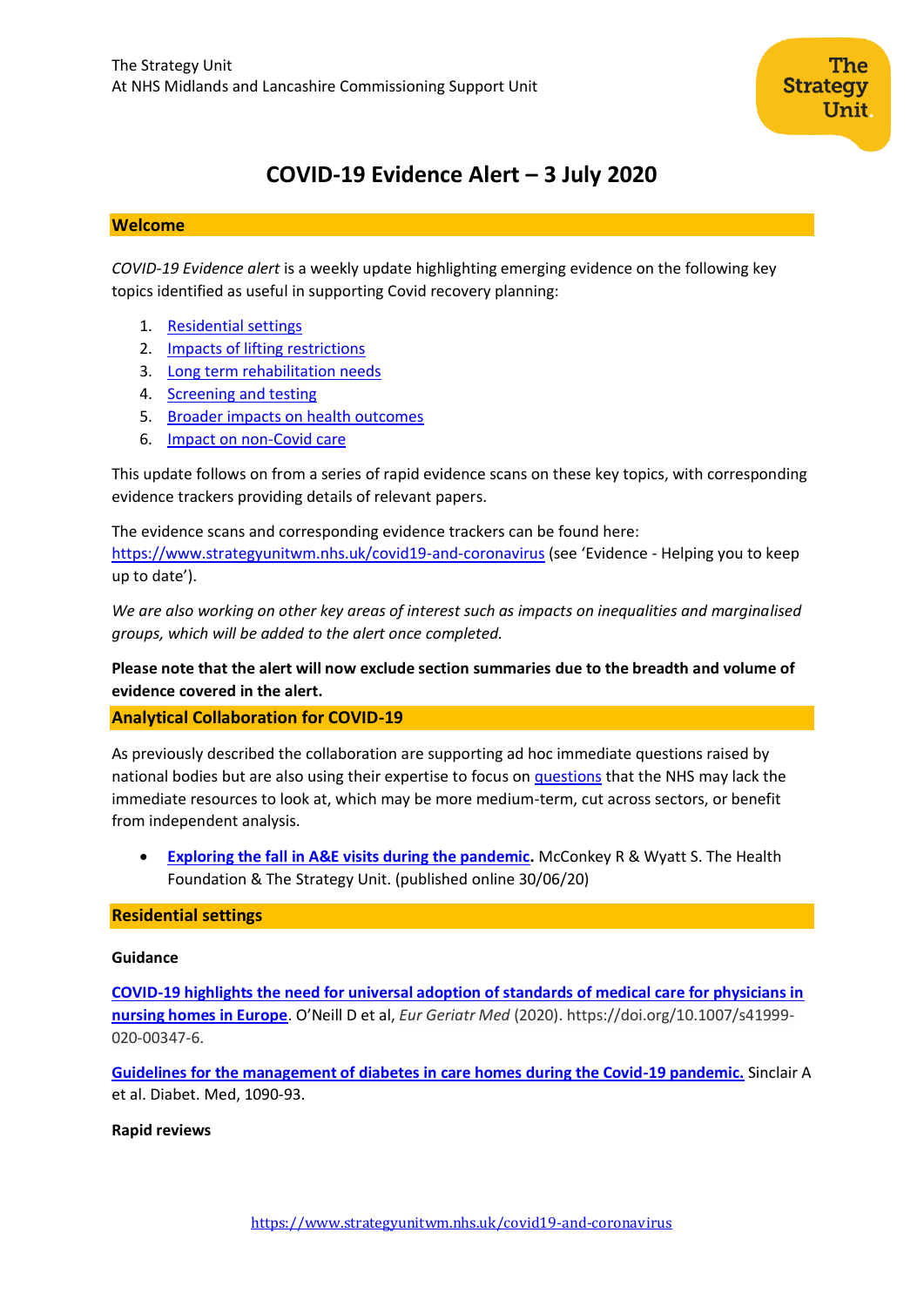# **[COVID-19 related mortality and spread of disease in long-term care: a living systematic review of](https://www.medrxiv.org/content/10.1101/2020.06.09.20125237v2)  [emerging evidence \(updated 29/6/20\).](https://www.medrxiv.org/content/10.1101/2020.06.09.20125237v2) Salcher-Konrad et al. MedRXiv,**

**https://doi.org/10.1101/2020.06.09.20125237**. This living systematic review synthesises results from 33 study reports (across 30 unique primary studies or outbreak reports) concerning COVID-19 outbreaks and spread within long-term care facilities. Overall, incidence rates among residents varied from 0.0% to 71.7% between studies; for staff, the incidence rate was between 1.5% and 64.0%. Mortality rates were between 0.0% to 9.5% for all residents at facilities with an outbreak, with case fatality varying between 0.0% and 33.7%. Overall, long-term care residents appear to be particularly vulnerable to COVID-19, however, there is considerable variation between disease spread and rates of mortality between outbreaks at individual facilities.

# **[Mortality associated with COVID-19 outbreaks in care homes: early international evidence](https://ltccovid.org/wp-content/uploads/2020/06/Mortality-associated-with-COVID-among-people-who-use-long-term-care-26-June-1.pdf)**

**[\(updated 26/6/20\).](https://ltccovid.org/wp-content/uploads/2020/06/Mortality-associated-with-COVID-among-people-who-use-long-term-care-26-June-1.pdf) Comas-Herrera A et al, Article in LTCcovid.org, International Long-Term Care Policy Network, CPEC-LSE, (updated 26 June 2020)**. This resource now includes data from a larger number of countries, and calls into question the earlier suggestion that the share of all COVID-19 deaths that occur in care homes increases with the total number of deaths- for example, New Zealand and Slovenia despite both having small numbers of COVID-19 deaths contribute a large share of deaths among care home residents of around 72 and 81%, respectively. There is also variation in the impact of COVID-19 on care home residents internationally, as some countries (Hong Kong, Jordan, Malta) report no deaths or infections in this setting whereas others report care home deaths as a high proportion of total deaths (e.g. 72 and 81%). For the 18 countries which have data on the share of all care homes deaths that are linked or attributable to COVID-19, the proportion of those who have died from COVID-19 ranges from 0% to 6.1%.

# **Emerging evidence**

**[COVID-19 outcomes among people with intellectual and developmental disability living in](https://www.sciencedirect.com/science/article/pii/S193665742030100X)  [residential group homes in New York State](https://www.sciencedirect.com/science/article/pii/S193665742030100X)**. **Landes SD et al., Disability and Health Journal, https://doi.org/10.1016/j.dhjo.2020.100969**. This brief report describes the COVID-19 case rate, case -fatality and mortality among people with IDD living in residential group homes in New York through 28<sup>th</sup> May 2020. People with IDD living in residential group homes were at higher risk of severe COVID-19, with 7,841 cases per 100,000 people compared to a case rate of 1,910 per 100,000 for New York State. The case fatality rate was almost double for those with IDD (15% vs. 7.9% for New York State), with considerably higher mortality rates for people with IDD at 1,175 per 100,000 (vs. 151 per 100,000). The authors highlight that COVID-19 appears to present a greater risk to people with IDD living in group residential settings.

# **Commentaries**

**[Covid-19 and lack of linked datasets for care homes](https://www.bmj.com/content/369/bmj.m2463)**. Hanratty B et al., *BMJ*; 369 doi: https://doi.org/10.1136/bmj.m2463 (Published 24 June 2020)

**[COVID-19 in jails and prisons: A neglected infection in a marginalized population](https://journals.plos.org/plosntds/article?id=10.1371/journal.pntd.0008409)**. Franco-Paredes C et al, PLOS Neglected Tropical Diseases,<https://doi.org/10.1371/journal.pntd.0008409> (22/6/20)

**[Covid-19: Continued outbreaks in care homes risk extending pandemic, say experts](https://www.bmj.com/content/369/bmj.m2530)**. Griffin S, BMJ 369:m2530 (24/6/20).

# **Useful resources**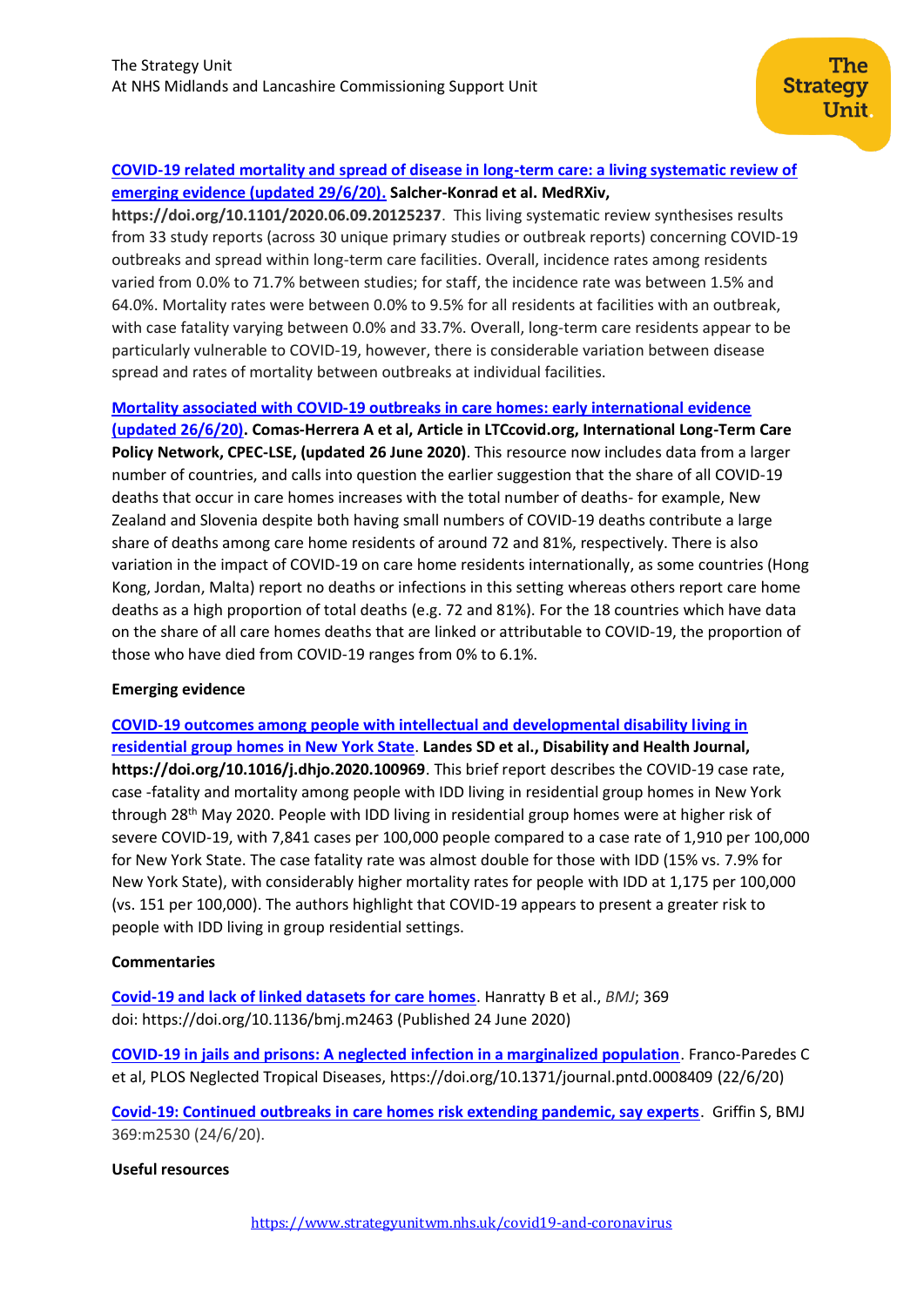A special issue of the *Journal of Aging & Social Policy* on the COVID-19 pandemic was just published online, entitled, "[Older Adults and COVID-19: Implications for Aging Policy and Practice](https://nam10.safelinks.protection.outlook.com/?url=https%3A%2F%2Fwww.tandfonline.com%2Ftoc%2Fwasp20%2Fcurrent&data=02%7C01%7CEdward.Miller%40umb.edu%7Cc9586000c69b4b6835a008d819c76018%7Cb97188711ee94425953c1ace1373eb38%7C0%7C0%7C637287691415813190&sdata=b3NgeW4F%2FJdWOdxHUoEyypl00tEufXMGq8cViCjAY6U%3D&reserved=0)," Volume 32, Issue 4/5. The issue consists of 28 contributions by leading scholars who explore the myriad ways in which the COVID-19 pandemic has affected older adults and their families, caregivers, and communities. It proposes policies and strategies for protecting and improving the lives of older people during the pandemic. It draws lessons for aging policy and practice more generally, given underlying challenges brought to the fore by government, provider, community, and individual responses to the pandemic.

#### **Impacts of lifting restrictions**

#### **Ongoing studies**

Preliminary analyses from the ongoing **COVID-19 Social Study at [University College London](https://www.covidsocialstudy.org/)** have been conducted and released weekly since lockdown began. See here for [links to weekly reports.](https://www.covidsocialstudy.org/results)

#### **Emerging evidence**

**[Depression, Environmental Reward, Coping Motives and Alcohol Consumption During the](http://scholar.google.co.uk/scholar_url?url=https://psyarxiv.com/zvs9f/download%3Fformat%3Dpdf&hl=en&sa=X&d=2735303849424455724&scisig=AAGBfm3NmMHgtSW6WU8hoQEBby4gX-Ut6g&nossl=1&oi=scholaralrt&html=) COVID-[19 Pandemic.](http://scholar.google.co.uk/scholar_url?url=https://psyarxiv.com/zvs9f/download%3Fformat%3Dpdf&hl=en&sa=X&d=2735303849424455724&scisig=AAGBfm3NmMHgtSW6WU8hoQEBby4gX-Ut6g&nossl=1&oi=scholaralrt&html=) McPhee MD et al, (preprint)**. This US based cross-section study assessed associations between depression, COVID-19 related distress, motivations around drinking and alcohol use outcomes 30 days prior to social distancing policies and 30 days after policy implementation. There were significant increases in the severity of depression, using alcohol to cope and the frequency of solitary drinking; drinking motivations related to sociability and conformity were significantly lower after social distancing policies. The typical quantity and frequency of alcohol consumption did not change significantly, however time spent drinking and the frequency of binge drinking were significantly higher during lockdown.

**[Lay Perspectives on Social Distancing and Other Official Recommendations and Regulations in the](https://pubmed.ncbi.nlm.nih.gov/32560716/)  [Time of COVID-19: A Qualitative Study of Social Media Posts.](https://pubmed.ncbi.nlm.nih.gov/32560716/) Ölcer S et al. BMC Public Health, 20(1). Doi: 10.1186/s12889-020-09079-5.** Systematically searching three major social media forums (Reddit, YouTube, Twitter) in the first three weeks of March, it was found that the reasons surrounding non-compliance with official recommendations related to : information pollution on social media, persistent uncertainty about viral spread, the impact of the social environment on the individual, and a range of fears related to socioeconomic uncertainty (fear of unemployment, inequality in distribution of income).

**[Are we all in this together? Longitudinal assessment of cumulative adversities by socioeconomic](https://jech.bmj.com/content/early/2020/06/16/jech-2020-214475.full)  [position in the first 3 weeks of lockdown in the UK.](https://jech.bmj.com/content/early/2020/06/16/jech-2020-214475.full) Wright L et al. Epidemiology & Community Health. Doi: 10.1136/jech-2020-214475).** This study looked at changes in patterns of adversity relating to COVID-19 by socioeconomic position (SEP). Results highlighted that the number of adverse events experienced weekly has higher for those with lower SEP, with a steeper gradient for financial adversities (e.g. unemployment) and meeting basic needs, than for experiences relating directly to the virus. Longitudinally, no reduction in these inequalities between socioeconomic groups was shown.

**[Early assessment of the impact of mitigation measures on the COVID-19 outbreak in Italy.](https://www.sciencedirect.com/science/article/pii/S0033350620302663?via%3Dihub) Vincentini C et al. Public Health, 185.** This study used publicly available data on the number of patients hospitalised in intensive care at three-time intervals between 19<sup>th</sup> Feb and 9<sup>th</sup> April to show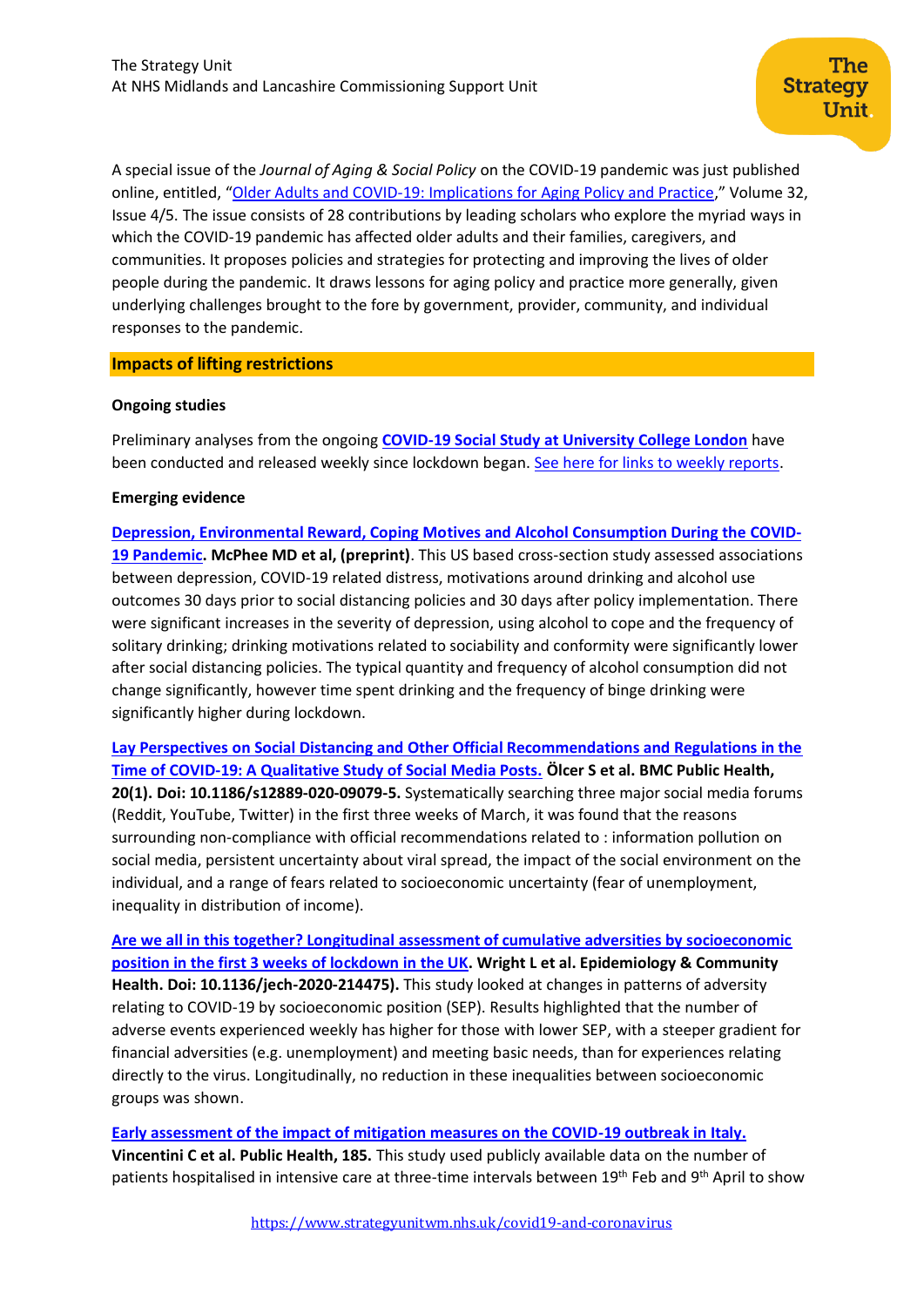the impact of progressive lockdown measures (1) containment and travel restriction; 2) lockdown restricted to outbreak epicentre; 3) national lockdown and school closures). Results show that measures were effective in reducing transmission and increasing the number of intensive care beds available to manage severe cases.

**[Impact of Lockdown on the Epidemic Dynamics of COVID-19 in France.](https://www.frontiersin.org/articles/10.3389/fmed.2020.00274/full) Roques L et al. Frontiers in Medicine.** Lockdown restrictions reduced disease transmission in France ( $R_e$  = effective reproduction number of COVID-19) by a factor of 7 ( $R_e$  = 0.47, 95%-CI: 0.45–0.50). The authors highlight that, even under the assumption that lockdown measures mitigate infection rates strongly, keeping *R*e low is crucial to avoiding an uncontrollable second wave of infections.

**[Evaluation of the Potential Incidence of COVID-19 and Effectiveness of Containment Measures in](https://pubmed.ncbi.nlm.nih.gov/32456689/)  [Spain: A Data-Driven Approach.](https://pubmed.ncbi.nlm.nih.gov/32456689/) Aleta A & Moreno Y. BMC Med, 18(1).** This simulation-based study used an SEIR metapopulation model to estimate the potential effects of different containment strategies upon the disease incidence rate of COVID-19 in Spain. Model results suggest that containment efforts to reduce individual movement or travel are less effective than measures intended for early case identification and isolation. It is highlighted that following early detection and isolation with public recommendations to reduce disease transmissibility, while insufficient to eradicate the disease, could produce a "second order effect" in delaying the rise in infected cases by several days.

# **[Correcting misperceptions of exponential coronavirus growth increases support for social](https://www.pnas.org/content/early/2020/06/23/2006048117)  [distancing.](https://www.pnas.org/content/early/2020/06/23/2006048117) Lammers J et al, PNAS, first published June 24, 2020**

**<https://doi.org/10.1073/pnas.2006048117>**. This research article reports on the results of three US studies conducted during mass-spread of COVID-19, which may suggest that lack of support for social distancing may result partially from the misconception of the virus' exponential growth (exponential growth bias). Results show that correcting the mistaken belief or perceptual error that coronavirus grows in a linear manner significantly increases support for social distancing. The authors suggest that this highlights the importance of statistical literacy in relation to adherence to public health measures of disease containment and mitigation.

# **[Evidence for transmission of 2 COVID-19 prior to symptom onset.](https://elifesciences.org/articles/57149.pdf) Tindale LC et al, eLife (preprint).**

This pre-print article analyses contact tracing data collected from COVID-19 clusters in Singapore, Tianjin and China to demonstrate the level of pre-symptomatic transmission via estimating viral incubation periods and serial intervals. Results showed that serial intervals were shorter than incubation periods which the authors suggest means that pre-symptomatic transmission may make up a large proportion of transmission events.

**[Asymptomatic transmission and the infection fatality risk for COVID-19: Implications for school](https://watermark.silverchair.com/ciaa855.pdf?token=AQECAHi208BE49Ooan9kkhW_Ercy7Dm3ZL_9Cf3qfKAc485ysgAAApwwggKYBgkqhkiG9w0BBwagggKJMIIChQIBADCCAn4GCSqGSIb3DQEHATAeBglghkgBZQMEAS4wEQQMpz6wvGdY4C0SV8eHAgEQgIICT2DBaeV-B8HR1JOJHSqDfAocgSf-r5_o9M60Xq4uJsq2NkiBO79_KuC8mcnPXOC9kJcy4dwLb2vOG_XcYKIat-UVMm5u39qZiioE0hksJlTC6kPw1sMTh140SaGiXd3hhi3e7qEqsupabu5rqsgfLoHxTB8CgipJ7sRsagqOMYYnNRJHG71o3i1ol5beBrYiMUqCS2aPWqUsRUOtoJTDs-7RovSaFt56Z075V9cw_rH_GfMr2clgsJo4VlqHY1ylIPiF7UCg-p7Z0ZaAfnVUr-jJb1I_H9AUPqUgHjsENtY-cd0-IXTr6n6M1GLzzw5v6tk8RZOgZh0mxC8oiYPPgz_WImnDHDmSJnQKNZ1SA0PrZkgXiUAsZcyDCWnhHGciFMCQzyCJxHBqxOlGg7_QPmdjLwGjoQAfXZUhFvp_6vSMTkkl2eRJjbVmEFyrWPYBX_Ck0UpCcJJVkF1WuyD_W2_Yl5q4gU8qJVFJfkIQ85OidWLyjG7mDyiTTrXLKqm1N-SJfspi0zjMvjZJT4MFT4i4ZosHRooxM90avCDQBe4BZ4BqCWqGZuAYgycPBb0QQuQvRekfz0Nu03VcRAUe12K9WwV7z1LWLQRIztZuSmbhBQhsOqH8TFXXrPJnM9Mck4fiucqzWIGTyrkfC4nSkc3g_GJczaS17Yw0AxNp7OZVyIFItx8MkNu-pvYCppanyaEQ_xMLaVU3oHny4RSVRUUhXCe8JRRZuXHSL9vzNqXpcKfpxs_Wpwzg92bEsBS2nDP3u3YYGWlNpcltjVWW_Q)  [reopening.](https://watermark.silverchair.com/ciaa855.pdf?token=AQECAHi208BE49Ooan9kkhW_Ercy7Dm3ZL_9Cf3qfKAc485ysgAAApwwggKYBgkqhkiG9w0BBwagggKJMIIChQIBADCCAn4GCSqGSIb3DQEHATAeBglghkgBZQMEAS4wEQQMpz6wvGdY4C0SV8eHAgEQgIICT2DBaeV-B8HR1JOJHSqDfAocgSf-r5_o9M60Xq4uJsq2NkiBO79_KuC8mcnPXOC9kJcy4dwLb2vOG_XcYKIat-UVMm5u39qZiioE0hksJlTC6kPw1sMTh140SaGiXd3hhi3e7qEqsupabu5rqsgfLoHxTB8CgipJ7sRsagqOMYYnNRJHG71o3i1ol5beBrYiMUqCS2aPWqUsRUOtoJTDs-7RovSaFt56Z075V9cw_rH_GfMr2clgsJo4VlqHY1ylIPiF7UCg-p7Z0ZaAfnVUr-jJb1I_H9AUPqUgHjsENtY-cd0-IXTr6n6M1GLzzw5v6tk8RZOgZh0mxC8oiYPPgz_WImnDHDmSJnQKNZ1SA0PrZkgXiUAsZcyDCWnhHGciFMCQzyCJxHBqxOlGg7_QPmdjLwGjoQAfXZUhFvp_6vSMTkkl2eRJjbVmEFyrWPYBX_Ck0UpCcJJVkF1WuyD_W2_Yl5q4gU8qJVFJfkIQ85OidWLyjG7mDyiTTrXLKqm1N-SJfspi0zjMvjZJT4MFT4i4ZosHRooxM90avCDQBe4BZ4BqCWqGZuAYgycPBb0QQuQvRekfz0Nu03VcRAUe12K9WwV7z1LWLQRIztZuSmbhBQhsOqH8TFXXrPJnM9Mck4fiucqzWIGTyrkfC4nSkc3g_GJczaS17Yw0AxNp7OZVyIFItx8MkNu-pvYCppanyaEQ_xMLaVU3oHny4RSVRUUhXCe8JRRZuXHSL9vzNqXpcKfpxs_Wpwzg92bEsBS2nDP3u3YYGWlNpcltjVWW_Q) Vermund SH and Pitzer VE**. This study aims to clarify confusion in around age-specific risks of transmission, disease severity and variation around definitions used to represent the COVID-19 mortality. The above are discussed in context to possible implications for students returning to education post-lockdown, from pre-school through to university settings.

**Older and 'staying at home' during lockdown: [informal care receipt during the COVID-19 pandemic](http://scholar.google.co.uk/scholar_url?url=https://osf.io/preprints/socarxiv/962dy/download&hl=en&sa=X&d=13887140026512325324&scisig=AAGBfm2DAfg9vrRZxlH2kF0CaQ-eBG65SA&nossl=1&oi=scholaralrt&html=)  [amongst people aged 70 and over in the UK.](http://scholar.google.co.uk/scholar_url?url=https://osf.io/preprints/socarxiv/962dy/download&hl=en&sa=X&d=13887140026512325324&scisig=AAGBfm2DAfg9vrRZxlH2kF0CaQ-eBG65SA&nossl=1&oi=scholaralrt&html=) Evandrou M et al. (preprint).** Using new data from the *Understanding Society* COVID 19 survey, linked to previous data collected in 2018/19, this study examines support received by older adults in lockdown from a range of sources (e.g. family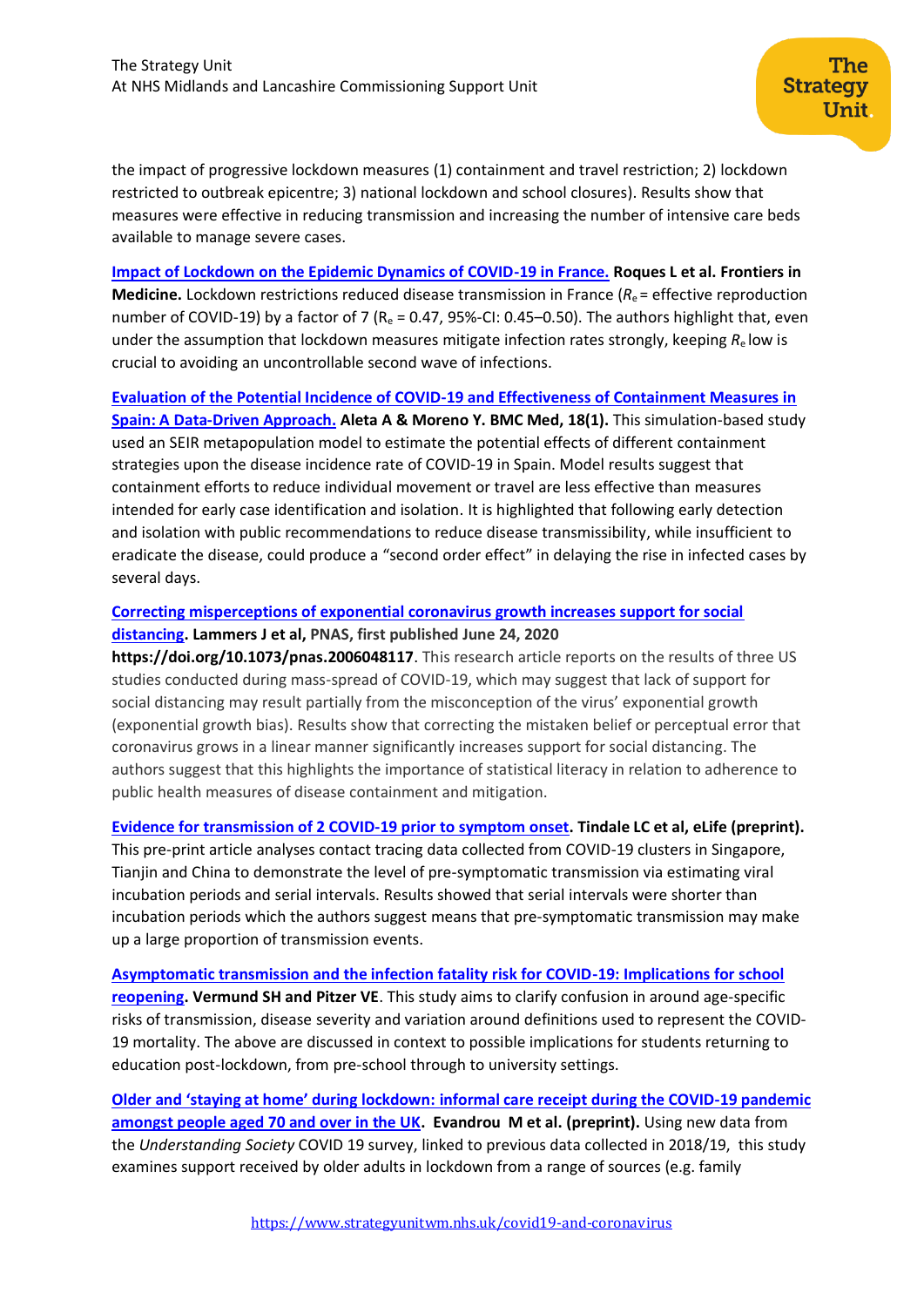members; members of a different household). Results highlight an increase in the receipt of assistance with Instrumental Activities of Daily Living (IADLs), mainly for shopping, particularly among those living alone with an older partner. However, the majority reported no change in support received, and amongst those who required support with at least one ADL task before the pandemic, around 25% reported no care from outside the household. Finally, 10% of those with 2 or more care needs related to ADLs reported a reduction in help received.

**Strategy** 

Unit

#### **Commentaries**

**[Health policy and controlling Covid-19 in England: sociological insights](https://emeraldopenresearch.com/articles/2-40/v1) [version 1; peer review: [awaiting peer review\]](https://emeraldopenresearch.com/articles/2-40/v1)** Calnan, M, Emerald Open Research.

**[COVID-19 pandemic and environmental pollution: A blessing in disguise?](https://www.ncbi.nlm.nih.gov/pmc/articles/PMC7169881/pdf/main.pdf)** Muhammed S et al. Sci Total Environ. 728, 133820.

**[Decline in PM2.5 concentrations over major cities around the world associated with COVID-19](https://www.ncbi.nlm.nih.gov/pmc/articles/PMC7199701/pdf/main.pdf)**. Chauhan A & Singh RP. Environmental Research. 187, 109634

**[COVID-19 and the Re-Opening of Schools: A Policy Maker's Dilemma.](https://www.ncbi.nlm.nih.gov/pmc/articles/PMC7280677/)** Fantini MP et al. Ital J Paediatr. (published online 09/6/20)

**[Covid-19: social distancing or social isolation?](https://www.bmj.com/content/369/bmj.m2399.long)** Gupta R & Dhamija R. BMJ (published online 18/6/20)

**[Lockdown During COVID-19: The Greek Success.](http://iv.iiarjournals.org/content/34/3_suppl/1695.long)** Moris D & Schizas D. In vivo, 34(3).

**[Is the lockdown important to prevent the COVID-19 pandemic? Effects on psychology,](https://www.sciencedirect.com/science/article/pii/S2049080120301485?via%3Dihub)  [environment and economy-perspective.](https://www.sciencedirect.com/science/article/pii/S2049080120301485?via%3Dihub)** Atalan A, Annals of Medicine and Surgery, 56, 38-42.

**[Why lockdown of the elderly is not ageist and why levelling down equality is wrong](https://jme.bmj.com/content/early/2020/06/18/medethics-2020-106336)**. Savulesco J and Cameron J, Journal of Medical Ethics, doi: 10.1136/medethics-2020-106336.

#### **Long term rehabilitation needs**

#### **Guidance**

**[Support for Rehabilitation: Self-Management after COVID-19 Related Illness](https://www.who.int/publications/m/item/support-for-rehabilitation-self-management-after-covid-19-related-illness)**. WHO.

#### **Rapid reviews**

**[Post-viral fatigue and COVID-19: lessons from past epidemics.](https://www.tandfonline.com/doi/full/10.1080/21641846.2020.1778227) Islam MF et al., Fatigue: Biomedicine, Health & Behavior, DOI: 10.1080/21641846.2020.1778227**. This narrative review looks at previous research on recovery needs and possible complications post-epidemic and postinfection recovery. For example, past research shows high levels of fatigue as common for survivors of SARS and Ebolavirus; and that this fatigue can be with an increased risk of viral and bacterial infection. It is thought that patterns observed in previous outbreaks may re-occur. The authors highlight that an insufficient amount of time has passed to fully understand the long-term trajectory of COVID-19 and any longer-term health consequences and correspondent recovery needs.

**[COVID-19 Cardiac Injury: Implications for Long-Term Surveillance and Outcomes in Survivors.](https://www.heartrhythmjournal.com/article/S1547-5271(20)30625-1/pdf)** 

**Mitrani RD et al, Heart Rhythm (pre-proof) DOI: https://doi.org/10.1016/j.hrthm.2020.06.026.** There are no data on how treatment for acute COVID-19 affects long-term cardiac recovery and function. This is particularly concerning for the recovery of COVID-19 patients, given that viral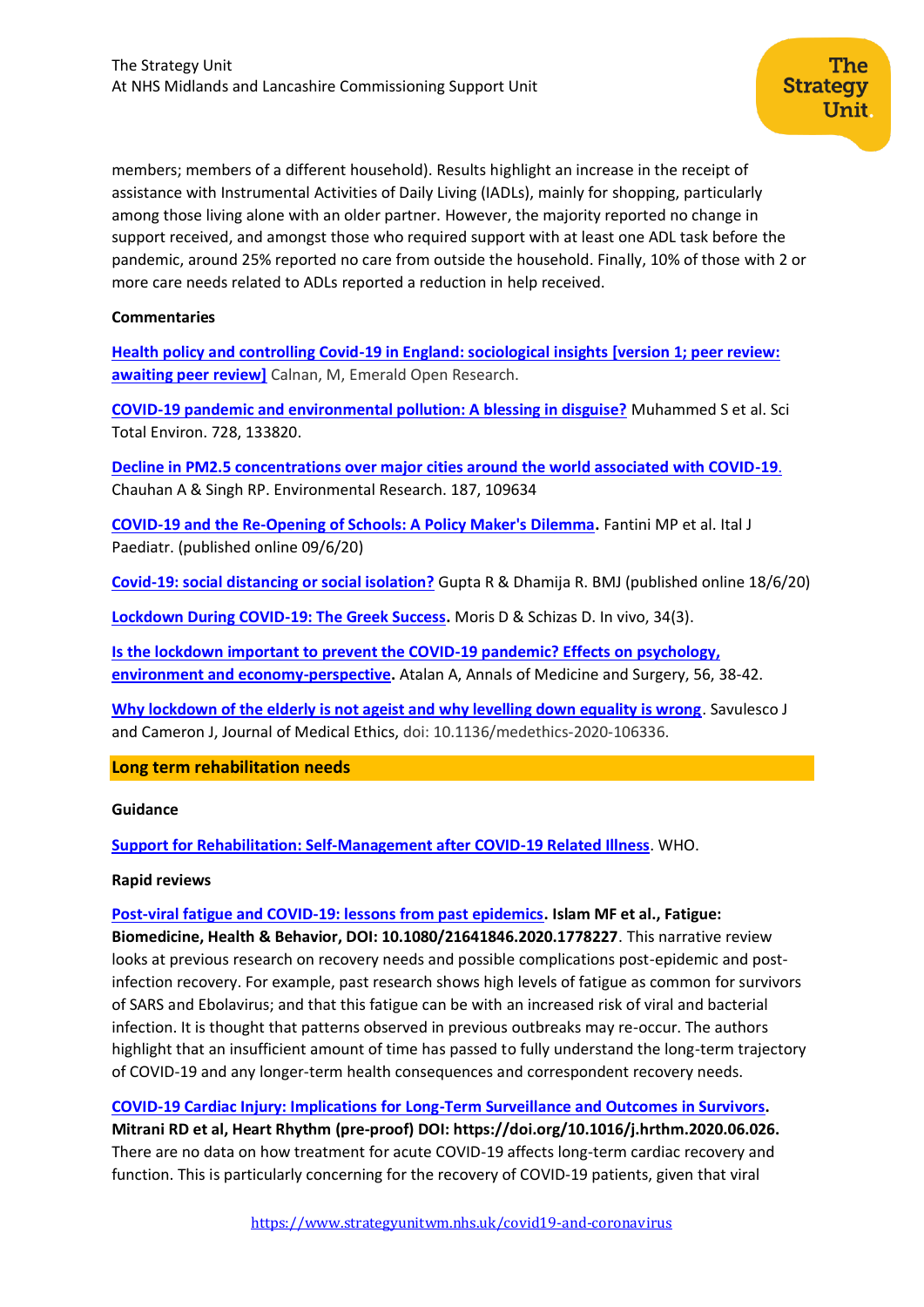myocarditis has been known to progress to overt or subclinical myocardial dysfunction, and has been described in context to risk of sudden death in the recovery phase (or convalescent phase). The authors highlight the importance of screening for residual cardiac abnormalities in this phase for those recovering from COVID-19 associated cardiac injury. Concluding that planning for appropriate registries and clinical trials is needed now, to properly understand and prepare for the long-term health implications of 'post-COVID-19 Cardiac Syndrome'.

The

Unit

**Strategy** 

#### **Emerging evidence**

**[Guillain-Barré syndrome following COVID-19: a newly emerging post-infectious complication \(case](https://casereports.bmj.com/content/13/6/e236182)  [report\).](https://casereports.bmj.com/content/13/6/e236182) Webb S et al, BMJ Case Reports, 13 (6)[, http://dx.doi.org/10.1136/bcr-2020-236182.](http://dx.doi.org/10.1136/bcr-2020-236182)** This source presents details of the first reported case of Guillain-Barré syndrome secondary to COVID-19 in the UK. Reporting on the clinical presentation, examination and investigation results, and outcomes of treatment and follow-up for a 57-year old man with evidence of rare neurological complications from COVID-19.

#### **Commentaries**

**[Chronic pain after COVID-19: implications for rehabilitation](https://bjanaesthesia.org/article/S0007-0912(20)30403-7/pdf)**. Kemp HI et al. British Journal of Anaesthesia, in press.

**[Personalized recovery of severe COVID19: Rehabilitation from the perspective of patient needs](https://onlinelibrary.wiley.com/doi/abs/10.1111/eci.13325)**. Bij de Vaate E et al. European Journal of Clinical Investigation, [https://doi.org/10.1111/eci.13325.](https://doi.org/10.1111/eci.13325)

#### <span id="page-5-0"></span>**Screening and testing**

#### **Guidance**

**[Infection prevention and control during health care when coronavirus disease \(COVID-19\) is](https://www.who.int/publications/i/item/WHO-2019-nCoV-IPC-2020.4)  [suspected or confirmed. Interim guidance](https://www.who.int/publications/i/item/WHO-2019-nCoV-IPC-2020.4)**. World Health Organisation.

#### **Rapid Reviews**

**[Overcoming the Bottleneck to Widespread Testing: A Rapid Review of Nucleic Acid Testing](https://pubmed.ncbi.nlm.nih.gov/32358057/)  [Approaches for COVID-19 Detection.](https://pubmed.ncbi.nlm.nih.gov/32358057/) Esbin MN et al. RNA, 26(7).** This rapid review presents a collection of peer-reviewed and pre-print articles regarding recent advancements in nucleic acid testing following a rapidly increasing volume of evidence exploring potential advances, comparable alternatives for reagents used, and possible alternatives to the CDC's real-time polymerase chain reaction test (RT-PCR)- given increased demand for these tests and bottlenecks in the supply chain in light of COVID-19. In context to a large volume of non-peer reviewed studies the authors urge researchers to validate results in their own laboratories.

**[Meta-analysis of Diagnostic Performance of Serological Tests for SARS-CoV-2 Antibodies Up to 25](https://pubmed.ncbi.nlm.nih.gov/32553061/)  [April 2020 and Public Health Implications.](https://pubmed.ncbi.nlm.nih.gov/32553061/) Caini S et al. Euro Surveill, 25(23).** Random effects model meta-analysis assessed the diagnostic accuracy of SARS-CoV-2 serological tests. Summary sensitivity was 82% for IgM antibodies and 85% for IgG and total antibodies; pooled specificity was 98% for IGM antibodies and 99% for IgG and total antibodies. The authors suggest that serological tests should only be used to survey prevalence in particularly hard-hit areas; given that in populations with 5% or fewer seroconverted individuals, unless assays had 100% specificity, this would translate to a rate of identification for true positive cases of 88% or lower.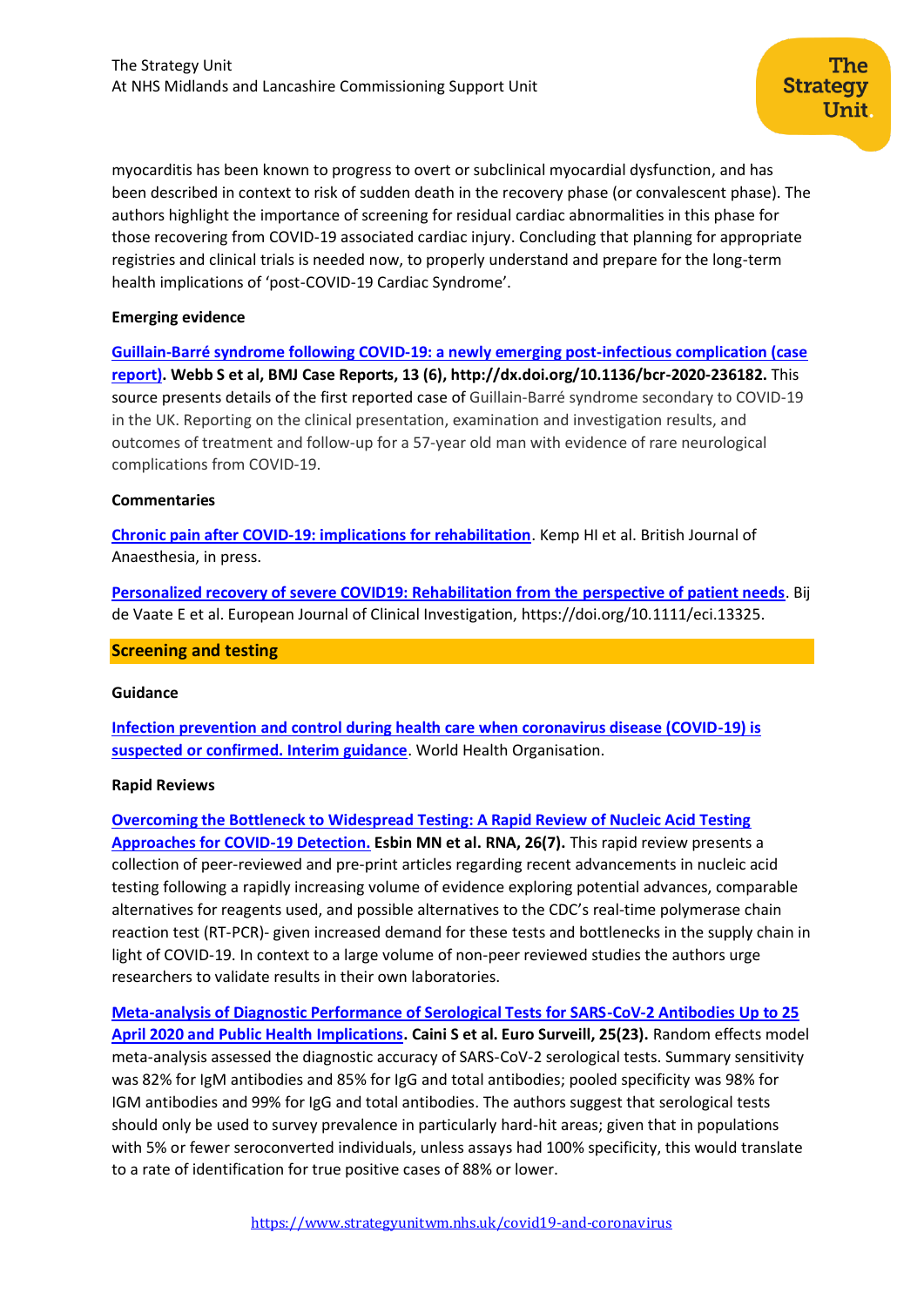**[Diagnostic accuracy of serological tests for covid-19: systematic review and meta-analysis.](https://www.bmj.com/content/370/bmj.m2516) Bastos ML et al, BMJ, 370 doi: <https://doi.org/10.1136/bmj.m2516> (Published 01 July 2020)**. This metaanalysis and systematic review aimed to assess the diagnostic accuracy of serological tests for COVID-19. This tested several variables in relation to method of serological testing, including enzyme linked immunosorbent assays (ELISAs), lateral flow immunoassays (LFIAs), chemiluminescent immunoassays (CLIAs) and immunoglobulin class (IgG, IgM, or both). Among the 49 included studies, there was a high risk of patient selection basis (98% of studies) with a high or unclear risk of bias around the performance or interpretation of the serological test (73%). Pooled sensitivity of ELISAs measuring IgG or IgM antibodies was 83.4% (95% CI= 75.6 to 90.9%); for LFIAs it was 66.0% (95% CI= 49.3% to 79.3%) and for CLIAs it was highest at 97.8% (95% CI= 46.2 to 100%). In all analyses, pooled specificity estimates range from 96.6 to 97.8%. Overall, the authors highlight that available evidence does not support continued use of the serological tests used at point-of-care, alongside an urgent need for better quality clinical studies assessing the diagnostic accuracy of serological tests for COVID-19.

# **Emerging evidence**

**[Digital contact tracing for COVID-19.](https://www.cmaj.ca/content/cmaj/192/24/E653.full.pdf) Kleinman RA & Merkel C. CMAJ, 192(24).** This analysis outlines the benefits and limitations of implementing digital contact tracing technology for COVD-19. Centrally, the authors describe technical limitations such as trade-offs between user privacy and effectiveness. They outline crucial considerations on whether and how to deploy digital contracting. Including that successful use of digital contact tracing depends on availability/ accessibility diagnostic testing, ensuring widespread adoption, and the efficacy of specific technologies implemented in identifying cases of exposure.

**[Identification and Estimation of Undetected COVID-19 Cases Using Testing Data from Iceland.](https://www.medrxiv.org/content/10.1101/2020.04.06.20055582v2.full.pdf) Aspelund KM et al, MedRxiv preprint**. This study looks at methods (e.g. excluding quarantined individuals from testing; factoring in low participant in random screening programs) to estimate the rate of undetected COVID-19 cases using Icelandic testing data in the early stages, in context early testing strategies which targeted only those at high risk of infection. The authors highlight an undetected rate of between 89% and 93% for such testing strategies prior to programs widening eligibility criteria; after broadening criteria the rate of undetected cases was between 80% and 90%.

**[Establishing prison-led contact tracing to prevent outbreaks of COVID-19 in prisons in Ireland.](https://academic.oup.com/jpubhealth/article/doi/10.1093/pubmed/fdaa092/5860596) Clarke M et al, Journal of Public Health, https://doi.org/10.1093/pubmed/fdaa092**. This paper describes the contact tracing approach taken by the Irish Prisons Service (IPS) in context to the challenge of preventing COVID-19 transmission within the confined spaces of prisons. Including implementation of a programme to develop and train in-prison contact tracing teams, in context to a partnership approach between organisations involved. Results show all prisons and two support agencies within the IPS as having fully functional contact tracing systems- highlighting that contact tracing is highly important for preventing outbreaks, yet resource intensive.

**[Chest CT screening for COVID-19 in elective and emergency surgical patients: experience from a UK](https://www.clinicalradiologyonline.net/article/S0009-9260(20)30219-1/pdf)  [tertiary centre.](https://www.clinicalradiologyonline.net/article/S0009-9260(20)30219-1/pdf) Chetan MR et al, Clinical Radiology, https://doi.org/10.1016/j.crad.2020.06.006.** This retrospective study involved patients having imaging prior to urgent elective surgery (n=156) or acute abdominal imaging (n=283). For the overall cohort, 1.6% received subsequent positive confirmation of COVID-19 via RT-PCR. 3% of CT examinations demonstrated findings of probable/classic COVID-19 pneumonia, with 4% being indeterminate for COVID-19. Overall, the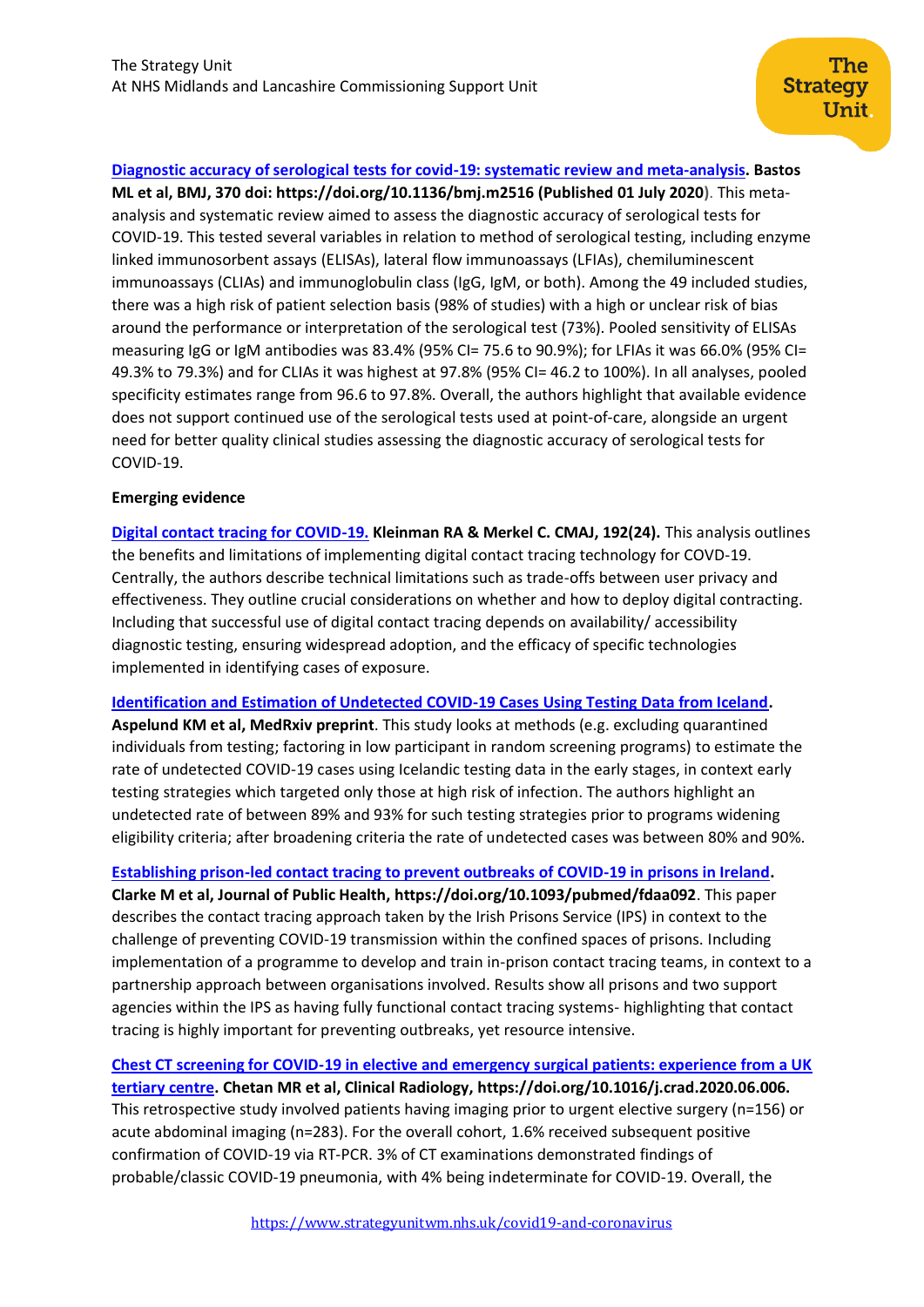authors report a 7% incidence of potential COVID-19 in relation to lung changes in patients receiving preoperative CT scans. While the importance of compositive CT and RT-PCR screening is highlighted in context to lifting lockdown, and population prevalence becoming more apparent, the authors state that the utility of any preoperative chest CT must be balanced against the risk of harm from delaying the operation.

**[COVID-19 autopsy in people who died in community settings: the first series.](https://jcp.bmj.com/content/early/2020/06/30/jclinpath-2020-206710) Youd E and Moore L, Journal of Clinical Pathology, Published Online First: 30 June 2020. doi: 10.1136/jclinpath-2020- 206710.** This short report presents pathological and histological findings from nine complete autopsies of individuals who died within community settings in the UK, including three positive cases of COVID-19, three negative cases (which the authors state were likely false negatives) and three other deaths attributed to other respiratory infections. Findings highlight the importance of testing for COVID-19 at autopsy, particularly for community cases where availability of testing may be low, and the risk of onward transmission is high.

**[Wastewater surveillance for population-wide Covid-19: The present and future.](https://www.ncbi.nlm.nih.gov/pmc/articles/PMC7245244/pdf/main.pdf) Daughton CG. Sci Total Environ, 736, 139631.** This study presents and overview of Wastewater-Based Epidemiology (WBE) as a tool for detecting and mitigating COVDI-19 outbreaks at a community level (enabling reporting community-wide trends/inter-community comparisons of COVID-19). Despite its assumed utility and having been developed and validated by environmental scientists over 20 years, this tool has yet to be embraced by epidemiologists or public health professionals. Overall, an outline is given for how and why governments should evaluate WBE and develop standardised methodology for this; namely, deployment of WBE methods within monitoring networks may provide a basis for comparison for data across nations.

**[Measuring the Effectiveness of an Automated Text Messaging Active Surveillance System for](https://pubmed.ncbi.nlm.nih.gov/32553064/)  [COVID-19 in the South of Ireland, March to April 2020.](https://pubmed.ncbi.nlm.nih.gov/32553064/) Barrett PM et al. Euro Surveill, 25(23).** This rapid communication reports on the effectiveness of an active surveillance system for asymptomatic close contacts of those confirmed cases of COVID-19- based on an automated text messaging service. Over the first 7 weeks of the initial outbreak, 12,421 automated texts were sent to 1,336 close contacts of COVID-19 cases; 120 of these (9%) reported symptoms requiring referral for diagnostic testing, with 35 (2.6%) contacts testing positive for COVID-19. The authors highlight a large clinical and administrative resource burden required to manage a high rate of no-reply (17.1%; n=2,121).

# **Commentaries**

**[Preoperative SARS-CoV-2 screening: Can it really rule out COVID-19?](https://link.springer.com/article/10.1007/s12630-020-01746-w)** Lother SA, Canadian Journal of Anesthesia.

**[An urgent need to institute COVID-19 testing in patients with IBD experiencing](https://covid-19.conacyt.mx/jspui/bitstream/1000/5498/1/1109243.pdf) flares.** Quraishi MN et al, Frontline Gastroenterology, 1–2. doi:10.1136/flgastro-2020-101477

**[How Northern Ireland relaunched contact tracing for covid-19 a month before the rest of the UK](https://www.bmj.com/content/369/bmj.m2373)**. Baraniuk C, BMJ, 369:m2373.

**[Case isolation, contact tracing, and physical distancing are pillars of COVID-19 pandemic control,](https://www.thelancet.com/pdfs/journals/laninf/PIIS1473-3099(20)30512-0.pdf)  [not optional choices](https://www.thelancet.com/pdfs/journals/laninf/PIIS1473-3099(20)30512-0.pdf)**. MacIntyre CR, Lancet Infectious Diseases, https://doi.org/10.1016/ S1473- 3099(20)30512-0.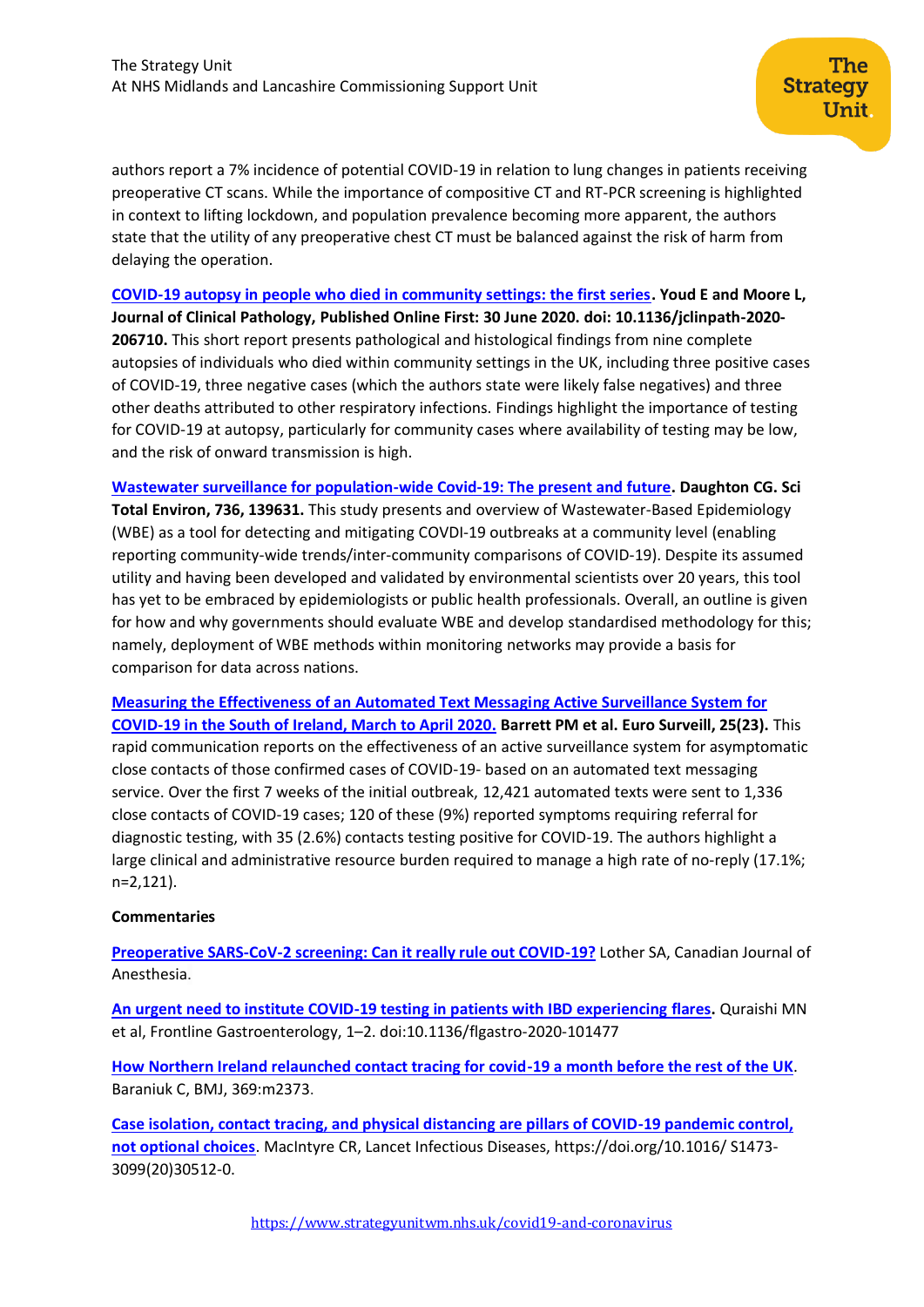

**[Lessons in contact tracing from Germany.](https://www.bmj.com/content/369/bmj.m2522)** Reintjes R, BMJ, 369 doi: https://doi.org/10.1136/bmj.m2522 (Published 25 June 2020).

**[How countries are using genomics to help avoid a second coronavirus wave.](https://www.nature.com/articles/d41586-020-01573-5)** Watson C. Nature. (27/5/20).

**[Real-Time Smart Patient Monitoring and Assessment Amid COVID-19 Pandemic](https://www.ncbi.nlm.nih.gov/pmc/articles/PMC7292797/) – an Alternative [Approach to Remote Monitoring.](https://www.ncbi.nlm.nih.gov/pmc/articles/PMC7292797/)** Naik NB et al. J Med Syst, 44(7).

**[Wastewater Monitoring of SARS-CoV-2: Lessons From Illicit Drug Policy.](https://pubmed.ncbi.nlm.nih.gov/32553143/)** Lancaster K & Rhodes T. Lancet Gastroenterol Hepatol, 5(7) (published online 15/6/20).

# **Useful resources**

<span id="page-8-0"></span>**[COVID-19 antibody testing: What coding and CDI professionals need to know.](https://search.proquest.com/docview/2415476462?accountid=145301)** McCall S. Briefings on APCs, 21(6). (published online May 2020).

**[Making the Best Use of Test Kits for COVID-19.](https://watermark.silverchair.com/kwaa080.pdf?token=AQECAHi208BE49Ooan9kkhW_Ercy7Dm3ZL_9Cf3qfKAc485ysgAAAo8wggKLBgkqhkiG9w0BBwagggJ8MIICeAIBADCCAnEGCSqGSIb3DQEHATAeBglghkgBZQMEAS4wEQQMdJiTg9CbkI28PaXgAgEQgIICQphn0bsrJbEeTbmLLdX0hVWmoc3CkeVFv1tL_ArYHjvVeXWKak-CJyQfnuKklcipdRD2CVRZoqXt14Ipq6qPGr06Apy22GVZMl17aDOvaC0tu0SHk6TBFqS0VkOPvaaTDU-cfjS8vztnp51PvLJgIq1KhV8A4iRMhhCQn4aXrzCN4aqZVbp-1wrwcSks4e97Heh5DUFkp_W3pyP-oeYRseo-Q2EfiwETBSlBMmPYDgn2qkmsMnJEgaHZT7oFG5EIRjnBBdqz6hFOLNynSYnroNsCqxKI307EMsHcfxCcIt0EBHHTF5Zd6sgMX4zOfZaq8GFZ9MmD86hQfs2kPWBLnoR_J1kqEr7DbfybOrzbQerxOkxFgivTdQNvlYrZMwp-aehT6w9GCPAnOQNGCtxdjNzaBq70AzVMQnwUg748g8gdcihZUU2_oxVqD82ETgdxfIzMuwpzL_vamVWUOBjCM7F1t7Gv0RyJ6-mjFoBLHOBGI-nQSExrTJmfvLJy_5gabHFFOsRMnftAbOCkGkIOISMY7IpXy1Kkrl-pInTp2L2fcFeeXS9Zq0ycRgSUW0DkoxHY0MQPWJ21FMIIn8ZD6vjbjDC9Q20qNoNBbepGu9ZxS0qpYnD9rhCe3e1Sf1HuekDaHf0K51yPp5bSJR6qu7NA9nZxIn9KfPY30CqQ59Ipn92I3UetVyfMjpz4-U3dmTZpwU3Z3M104HA5ICBVlGNIaUB2Y26Uq6Qb9NZ9Gafvvf80NmzAdzUCnhLiz-xalvtx)** Weinberg CR. Am J Epidemiol, 189(5). (published online 07/05/20).

**Broader impacts on health outcomes**

# **Commentary from the collaboration**

**[How are changes to employment and finances impacting mental health during lockdown?](https://www.health.org.uk/news-and-comment/charts-and-infographics/how-are-changes-to-employment-and-finances-impacting-mental-health-during-lockdown)** Finch D & Eastaugh A. The Health Foundation. (published online 25/06/20).

**[Caring for our carers: what can COVID-19 teach us about NHS staff wellbeing?](https://www.health.org.uk/news-and-comment/blogs/caring-for-our-carers-what-can-covid-19-teach-us-about-nhs-staff-wellbeing)** Wood S. The Health Foundation. (published online 26/06/20)

**[Urgent steps need to be taken to avoid future COVID-19 deaths.](https://www.health.org.uk/news-and-comment/news/urgent-steps-need-to-be-taken-to-avoid-future-covid-19-deaths)** Dixon J. The Health Foundation. (published online 26/06/20).

# **Ongoing studies**

Preliminary analyses from the ongoing **[COVID-19 Social Study at University College London](https://www.covidsocialstudy.org/)** have been conducted and released weekly since lockdown began. [See here for links to 14 weekly reports.](https://www.covidsocialstudy.org/results)

# **Rapid Reviews**

# **[The impact of the COVID-19 pandemic on the mental health of healthcare professionals](https://academic.oup.com/qjmed/article/doi/10.1093/qjmed/hcaa207/5860843) .**

**Braquehais MD et al, QJM, hcaa207, https://doi.org/10.1093/qjmed/hcaa207**. Most studies report a high prevalence of anxiety and depressive symptoms among HPs that can be associated with: a) COVID-19 exposure; b) epidemiological issues; c) material resources; d) human resources; and e) personal factors. The role of certain variables, before, during and after the pandemic, remains unexplored. Longitudinal studies will help elucidate which factors are associated with a higher risk of developing long-lasting negative effects. Qualitative studies may contribute to understanding the influence of individual and social narratives in HPs' distress.

**[A rapid review of the impact of quarantine and restricted environments on children's play and](https://psyarxiv.com/p6qxt)  [health outcomes.](https://psyarxiv.com/p6qxt) Graber K et al. PsyArXiv (pre-print).** This rapid review aimed to assess available evidence on the impact of quarantine (and other restrictive circumstances) upon children's access to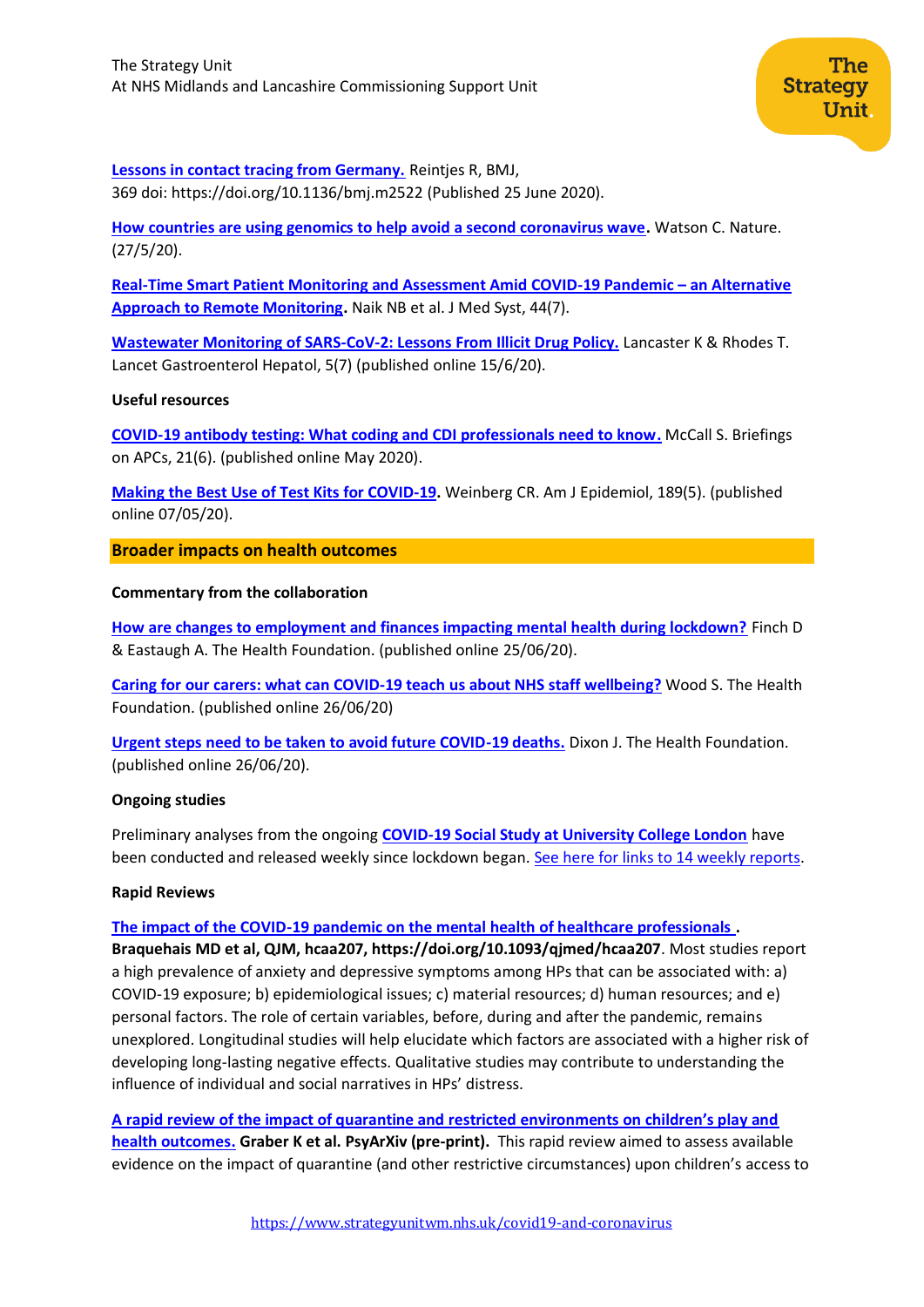play. Most studies found evidence for changes in children's access to play under restrictive circumstances, however, no studies were found on the effect of isolation or restriction that is specific to infectious disease containment. While some studies suggested a positive impact of play in mitigating potential adverse impacts of isolation and lockdown upon health and educational outcomes, studies were limited in scope and quality.

The

Unit

**Strategy** 

### **Emerging Evidence**

# *Mental health - General public*

**[How are adversities during COVID-19 affecting mental health? Differential associations for worries](https://www.medrxiv.org/content/10.1101/2020.05.14.20101717v1)  [and experiences and implications for policy.](https://www.medrxiv.org/content/10.1101/2020.05.14.20101717v1) Wright L et al. MedRxiv. Doi:** 

**10.1101/2020.05.14.20101717 (preprint).** Drawing on data from 35,784 adults in the UK, this study examined longitudinal associations over time between 1) worries about adversity and 2) experiences of adversity on depression and anxiety, in context to the moderating effect of socio-economic status. Increased worry about adversity and experiences of adversity were associated with higher anxiety and depression. Having more worries was associated with higher levels of anxiety than depression. Whereas the number of adverse experiences was related to higher levels of both anxiety and depression. Overall, it is highlighted that individuals with lower socio-economic status were more likely to experience negative psychological effects from adverse experiences.

#### **[Years of life lost due to the psychosocial consequences of COVID-19 mitigation strategies based on](https://www.cambridge.org/core/journals/european-psychiatry/article/years-of-life-lost-due-to-the-psychosocial-consequences-of-covid19-mitigation-strategies-based-on-swiss-data/B6BFC8BADF08FDD8350B01AAC6B22381)**

**[Swiss data.](https://www.cambridge.org/core/journals/european-psychiatry/article/years-of-life-lost-due-to-the-psychosocial-consequences-of-covid19-mitigation-strategies-based-on-swiss-data/B6BFC8BADF08FDD8350B01AAC6B22381) Moser DA et al. European Psychiatry, 63(1).** This study aims to estimate the psychosocial consequences of COVID-19 by examining the years of life lost due to lockdown restrictions and migration restriction strategies. Projections suggest a mean of 0.2 years of life lost (YLL), but that this is distributed unevenly in the population- with 2.1% of the population experiencing 9.8 YLL on average. It is also highlighted that these results likely underestimate the true psychosocial impact of mitigation strategies.

**[The psychological impact of COVID-19 on the mental health in the general population.](https://academic.oup.com/qjmed/article/doi/10.1093/qjmed/hcaa201/5860841) Serafini G et al, QJM, hcaa201, https://doi.org/10.1093/qjmed/hcaa201**. This comprehensive review of available evidence on the impact of COVID-19 on the mental health of the general population demonstrates the psychological impact of high levels of fear and anxiety created by rapid pandemic spread, potentially compounded by psychological reactions towards quarantine and isolation. The authors outline the relevance of known risk and protective factors linked to the development of psychiatric disorders to this situation. Discussing the urgent need for preventive strategies, they highlight this as a global public health priority.

**[Loneliness in the UK during the COVID-19 pandemic: Cross-sectional results from The](http://scholar.google.co.uk/scholar_url?url=https://psyarxiv.com/j2pce/download%3Fformat%3Dpdf&hl=en&sa=X&d=16443214296611559651&scisig=AAGBfm06XwJIQjED-YTg72esro1QukJiKA&nossl=1&oi=scholaralrt&html=) COVID-19 [Psychological Wellbeing Study.](http://scholar.google.co.uk/scholar_url?url=https://psyarxiv.com/j2pce/download%3Fformat%3Dpdf&hl=en&sa=X&d=16443214296611559651&scisig=AAGBfm06XwJIQjED-YTg72esro1QukJiKA&nossl=1&oi=scholaralrt&html=) Groarke JM et al, preprint.** This analysis of baseline data (N=1963) collected from the COVID-19 Psychological Wellbeing Study between 23rd March and 24<sup>th</sup> April 2020 showed the prevalence of loneliness as 27% in this UK sample (530/1963). Logistic regression demonstrated that the following risk factors were associated with greater levels of loneliness: younger age (Odds Ratio [OR]= 4.67 to 5.31), separation or divorce (OR= 2.29), depression scores above clinical thresholds (OR= 1.74), greater emotion regulation difficulties (OR= 1.04) and sleep disturbance due to COVID-19 (OR= 1.30). Protective factors included higher social support, being married or living with a partner, and living with a higher number of adults- however, odds ratios for these were all < 1.0 (Range=0.35 to 0.92).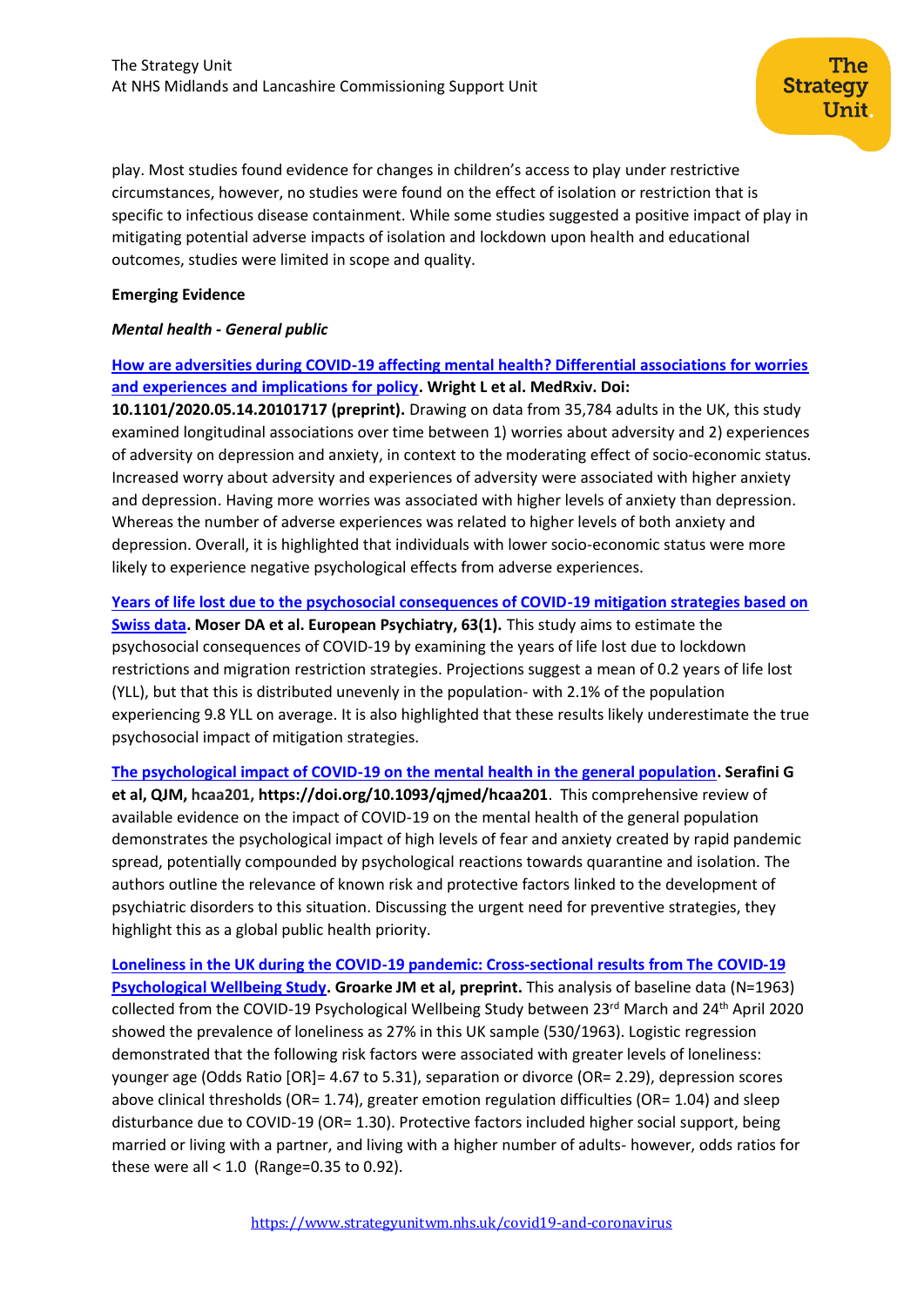**[Grief and the COVID-19 Pandemic in Older Adults.](https://www.ajgponline.org/article/S1064-7481(20)30397-3/fulltext) Goveas JS and Shear MK, American Journal of Geriatric Psychiatry, DOI: https://doi.org/10.1016/j.jagp.2020.06.021**. Examining the challenges faced by older adults who have experienced bereavement during COVID-19, this review outlines a high risk for prolonged grief disorder in this population. Particularly where physical and social distancing restrictions have subverted usual expectations and practices around the process of grieving. It is also thought that a range of wider COVD-19 related stressors (e.g. emotionally distressing media coverage; frequent reminders of deaths) may adversely impact the grieving process.

# *Mental health - Health care workers*

#### **[Provider Burnout and Fatigue During the COVID-19 Pandemic: Lessons Learned From a High-](https://www.ncbi.nlm.nih.gov/pmc/articles/PMC7173087/)**

**[Volume Intensive Care Unit.](https://www.ncbi.nlm.nih.gov/pmc/articles/PMC7173087/) Sasangohar F et al. Anesth Analg.** This US based article outlines lessons learned by an interdisciplinary ICU team and collaborating scientists around the experiences of medical personnel working in intensive care in context to occupational fatigue and burnout. Including policy recommendations and practical guidelines for organisational readiness.

**[Trauma and orthopaedic team members' mental health during the COVID](https://online.boneandjoint.org.uk/doi/pdf/10.1302/2046-3758.16.BJO-2020-0053.R1)-19 pandemic. Thakrar A** 

**et al, Bone Joint Open, 1-6:316–325**. This UK based cross-sectional study surveyed levels of generalised anxiety disorder (GAD) and major depressive disorder (MDD) in members of an orthopaedics team. Among the 62 respondents, higher prevalence of GAD (17.7% vs. 5.9%,*p*<0.001) and MDD (19.4% vs. 3.3.%, *p*<0.0001) was noted compared to the general population. Prevalence of MDD was highest for senior hours officers (*p*<0.01). Team members who identified as 'Black, African, Caribbean or Black British' felt least supported at work (*p*<0.001) and had a higher prevalence of GAD (*p*<0.002).

# *Pre-existing conditions*

**[Trajectories of depression and anxiety during enforced isolation due to COVID-19: longitudinal](https://www.medrxiv.org/content/10.1101/2020.06.03.20120923v1)  [analyses of 59,318 adults in the UK with and without diagnosed mental illness.](https://www.medrxiv.org/content/10.1101/2020.06.03.20120923v1) Fancourt D et al. MedRxiv. Doi: 10.1101/2020.06.03.20120923 (preprint).** This longitudinal study, based on population weighted data from 53,328 UK adults, investigated changes in depression and anxiety symptoms over the first two months of lockdown, comparing the experiences of those with and without diagnosed mental illness. In the first two months of lockdown, results show a slight decrease in anxiety levels overall, with fluctuations in depression levels (decreasing between weeks 3 and 6 and increasing slightly in weeks 7 and 8). While adults with existing mental health issues had higher levels of anxiety and depression, there was no evidence for widening inequalities compared to those without existing mental illness.

**[Early Life Stress Predicts Depressive Symptoms in Adolescents During the COVID-19 Pandemic: The](http://scholar.google.co.uk/scholar_url?url=https://psyarxiv.com/4dkaf/download%3Fformat%3Dpdf&hl=en&sa=X&d=5673034596796651164&scisig=AAGBfm0Ibbahzw0Aws1QntRBT-w3OIDvnA&nossl=1&oi=scholaralrt&html=)  [Mediating Role of Perceived Stress.](http://scholar.google.co.uk/scholar_url?url=https://psyarxiv.com/4dkaf/download%3Fformat%3Dpdf&hl=en&sa=X&d=5673034596796651164&scisig=AAGBfm0Ibbahzw0Aws1QntRBT-w3OIDvnA&nossl=1&oi=scholaralrt&html=) Gotlib IH et al, (preprint)**. This pre-print of a longitudinal US study assessed levels of stress and depression during COVID-19 among a sample of adolescents (n=100; age range= 13-20 years) who were characterised 4-7 years earlier as having been exposed to early life stress (ELS). High levels of depression during COVID-19 were predicted by exposure to more severe ELS- however, this relationship was mediated by high levels of perceived stress during COVID-19. The authors highlight perceived stress as a potentially modifiable target for preventing exacerbation of depressive symptoms.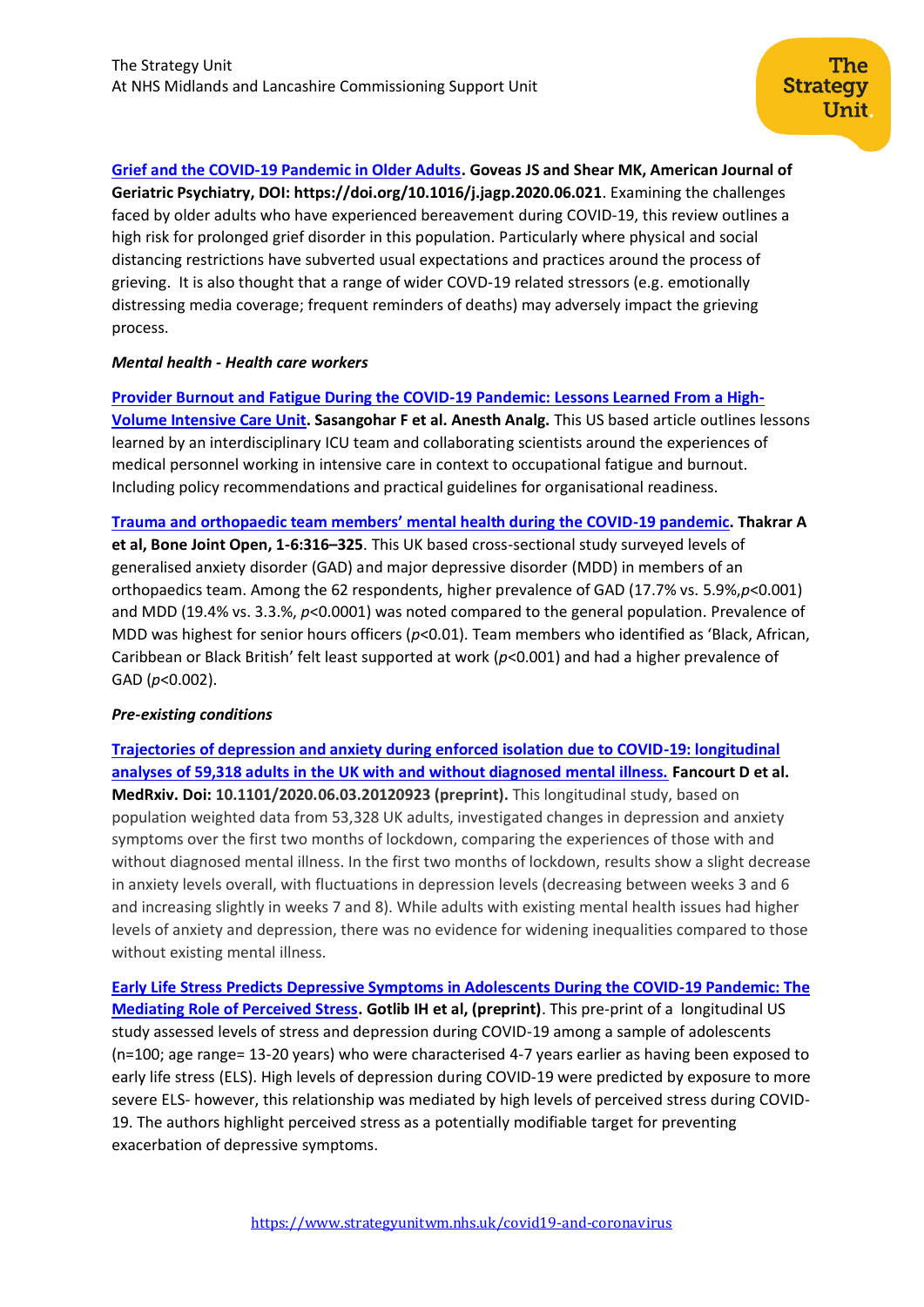**[The impact of the COVID-19 pandemic on patients with OCD: Effects of contamination symptoms](https://www.sciencedirect.com/science/article/pii/S0165178120311021?via%3Dihub)  [and remission state before the quarantine in a preliminary naturalistic study](https://www.sciencedirect.com/science/article/pii/S0165178120311021?via%3Dihub)**. **Davide P et al, Psychiatry Research, 291, 113213**. This study aimed to assess changes in levels of OCD symptoms in context to quarantine. Investigating the impact of: a) contamination symptoms, and b) remission state before lockdown, upon severity of symptoms during quarantine. Findings highlight increases in symptoms severity for obsessive and compulsive symptoms; increasing symptom severity during lockdown was predicted by status of remission before lockdown, and the presence of obsessive or compulsive symptoms related to contamination fears before lockdown.

# *Public health*

**[COVID-19, smoking, and inequalities: a cross-sectional survey of adults in the UK.](https://www.medrxiv.org/content/10.1101/2020.04.30.20086074v1) Jackson SE et al.** 

**MedRxiv.** This pre-print reports on the results of an online UK cross-sectional study around COVID-19 prevalence, smoking status and socioeconomic status (represented by post-16 qualifications attained). It was found that current smoking status was independently associated with confirmed COVID-19 infection- however, this association was only present among those without post-16 qualifications, highlighting socioeconomic disparity. It was also found that smokers disclosed lower adherence to guidelines, despite reporting higher levels of worry around contracting or becoming seriously ill from COVID-19.

**[Eating habits and lifestyle changes during COVID-19 lockdown: an Italian survey.](https://www.ncbi.nlm.nih.gov/pmc/articles/PMC7278251/) Di Renzo et al. J Transl Med. 18, 229.** This cross-sectional population-based study looked at lifestyle change, dietary and eating habits during the COVID-19 lockdown in Italy. Data from 3,533 respondents showed a perceived increase in weight gain in around 50% (with 8% reporting substantial weight gain); 38% of respondents reported an increase in physical activity, and 3.3% of smokers reported having stopped smoking.

**[Insomnia During COVID-19 Pandemic and Lockdown: Prevalence, Severity, and Associated Risk](https://pubmed.ncbi.nlm.nih.gov/32563951/)  [Factors in French Population.](https://pubmed.ncbi.nlm.nih.gov/32563951/) Kokou-Kpolou CK et al., Psychiatry Res, 26:290:113128.** This French population based cross-sectional study reports on data from 556 participants. Showing a high prevalence of clinical insomnia (19.1%), the authors report that COVID-19 related stressors, loneliness levels, education status and having a pre-existing mental health condition as major risk factors.

**[Delayed Presentation of Acute Ischemic Strokes During the COVID-19 Crisis.](https://pubmed.ncbi.nlm.nih.gov/32467244/) Schirmer CM et al. J Neurointerv Surg, 12(7).** A US based study extracted data from a prospective quality database to assess the timing and severity of ischemic stroke presentations from February to March 2019, compare this with data from February to March 2020. There was a marked decrease in patients presenting with ischemic stroke; yet no difference in severity or age at presentation was found between the two periods. Compared to 2019, the mean interval from last-known-well (LKW) time to presentation was significantly longer during COVID-19 ([603+/- 1035 mins] vs. 442+/-435 min], *p*<0.02).

# **Commentaries**

# *Mental health*

**[Dementia in the COVID-19 Period.](https://content.iospress.com/download/journal-of-alzheimers-disease/jad200609?id=journal-of-alzheimers-disease%2Fjad200609)** Korczyn AD. Journal of Alzheimer's Disease. DOI 10.3233/JAD-200609 (published online 15/06/20)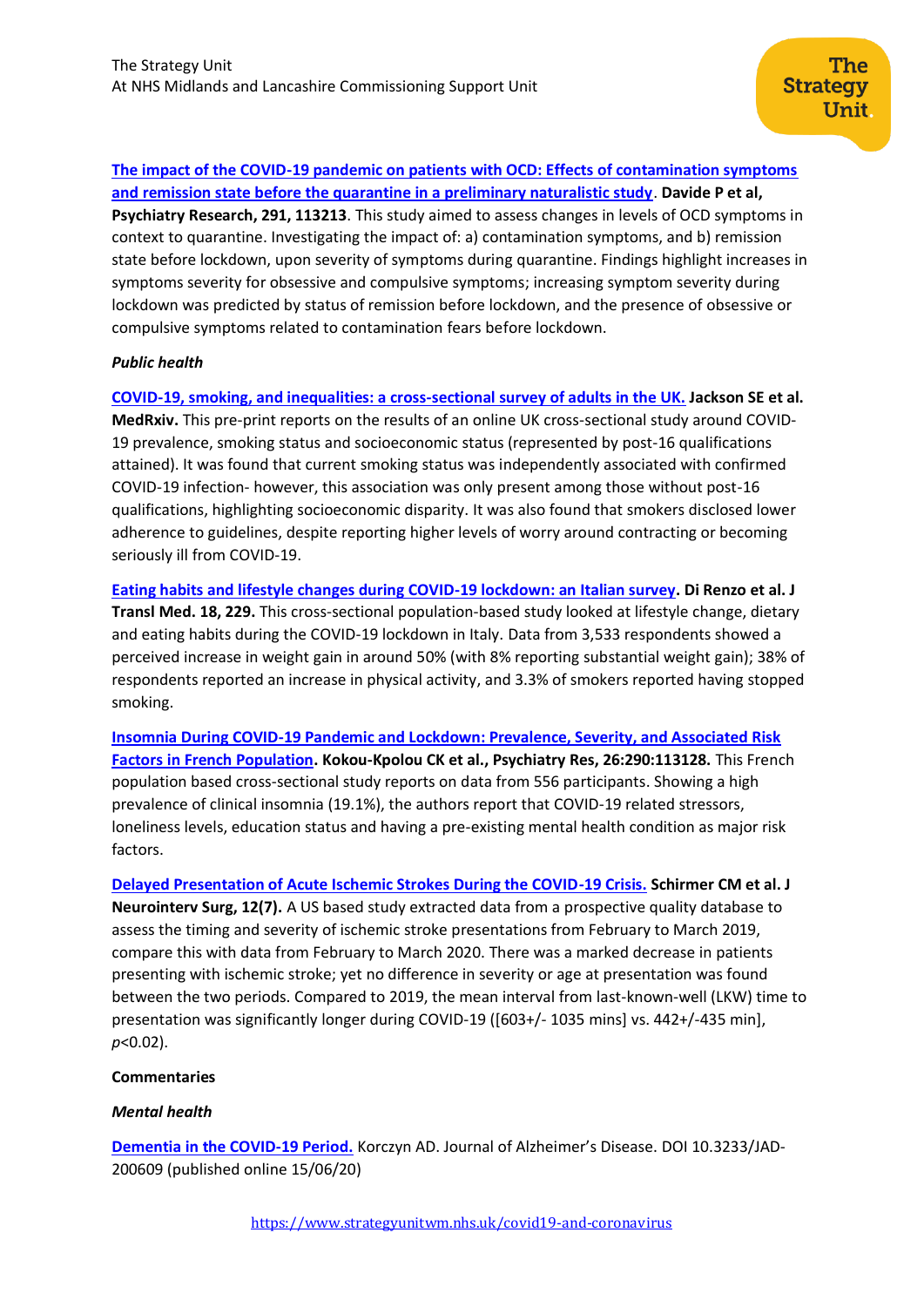**[Emotional Health in the Midst of the Coronavirus Disease 2019 \(COVID-19\) Pandemic.](https://www.ncbi.nlm.nih.gov/pmc/articles/PMC7286234/)** Benzel E. World Neurosurg, 138.

**[The Urgent Need to Address Violence Against Health Workers During the COVID-19 Pandemic.](https://www.ncbi.nlm.nih.gov/pmc/articles/PMC7314357/)** Rodríguez-Bolaños R et al. Med Care, 11(58). (published online 11/5/20)

**[Maternal Mental Health in the Time of the COVID-19 Pandemic.](https://www.ncbi.nlm.nih.gov/pmc/articles/PMC7267371/)** Thapa SB et al. Acta Obstet Gynecol Scand. (published online 05/20)

**[Health anxiety and behavioural changes of pregnant women during the COVID-19 pandemic.](https://www.ncbi.nlm.nih.gov/pmc/articles/PMC7194619/)** Corbett GA et al. Eur J Obstet Gynecol Reprod Biol.(published online 13/04/20).

**[COVID-19 Impacts on Child and Youth Anxiety and Depression: Challenges and Opportunities](https://journals.sagepub.com/doi/full/10.1177/0706743720935646)**. Courtney D et al, Canadian Journal of Psychiatry, https://doi.org/10.1177/0706743720935646 (22/6/20)

**[Potential effects of "social" distancing measures and school lockdown on child and adolescent](https://link.springer.com/content/pdf/10.1007/s00787-020-01549-w.pdf)  [mental health.](https://link.springer.com/content/pdf/10.1007/s00787-020-01549-w.pdf)** Clemens V et al. European Child & Adolescent Psychiatry, 29,739-742.

# *Public health*

**[COVID-19: the great unequaliser.](https://journals.sagepub.com/doi/full/10.1177/0141076820925434?url_ver=Z39.88-2003&rfr_id=ori:rid:crossref.org&rfr_dat=cr_pub%20%200pubmed)** Devakumar D et al. J Royal Soc Med. Doi:10.1177/0141076820925434

**[Coronavirus disease 2019 \(COVID‐19 \): not one epidemic but four](https://onlinelibrary.wiley.com/doi/full/10.1111/imj.14866).** Wooley I. Int Med J, 50(6). Doi: [10.1111/imj.14866.](https://doi.org/10.1111/imj.14866) (published online 14/06/20)

**[The Challenge of Maintaining Metabolic Health During a Global Pandemic.](https://www.ncbi.nlm.nih.gov/pmc/articles/PMC7245641/pdf/40279_2020_Article_1295.pdf)** King AJ et al. Sports Medicine, 50:1233-1241.

**[The consequences of the COVID‐19 pandemic](https://www.ncbi.nlm.nih.gov/pmc/articles/PMC7307029/).** Chien P. BJOG, 127(8). (published 11/6/20)

**[Sleepless in COVID-19: How Not to Lose Sleep in Lockdowns.](https://www.monaldi-archives.org/index.php/macd/article/view/1364)** Yadav SR, Kumar R, Kumar A et al. Moaldi Arch Chest Dis, 90(2). (published 12/6/20)

**[Child abuse: a hidden crisis during COVID-19 quarantine.](https://pubmed.ncbi.nlm.nih.gov/32515867/)** Andreas Storz M. J Paediatr Child Health, 56(6). (published online 9/6/20).

**[Drinking alone: COVID-19, lockdown, and alcohol-related harm](https://www.thelancet.com/pdfs/journals/langas/PIIS2468-1253(20)30159-X.pdf)**. The Lancet Gastroenterology and Hepatology. (published online May 2020)

#### **Useful resources**

**[Battle Buddies: Rapid Deployment of a Psychological Resilience Intervention for Health Care](https://pubmed.ncbi.nlm.nih.gov/32345861/)  [Workers During the COVID-19 Pandemic.](https://pubmed.ncbi.nlm.nih.gov/32345861/)** Albott CS et al. Anesth Analg, 131(1).

**Impact on non-Covid care**

#### **Guidance**

**[Coronavirus: health and social care key issues and sources](https://commonslibrary.parliament.uk/research-briefings/cbp-8887/)**. Briefing paper Number CBP 8887, 30 June 2020. House of Commons Library.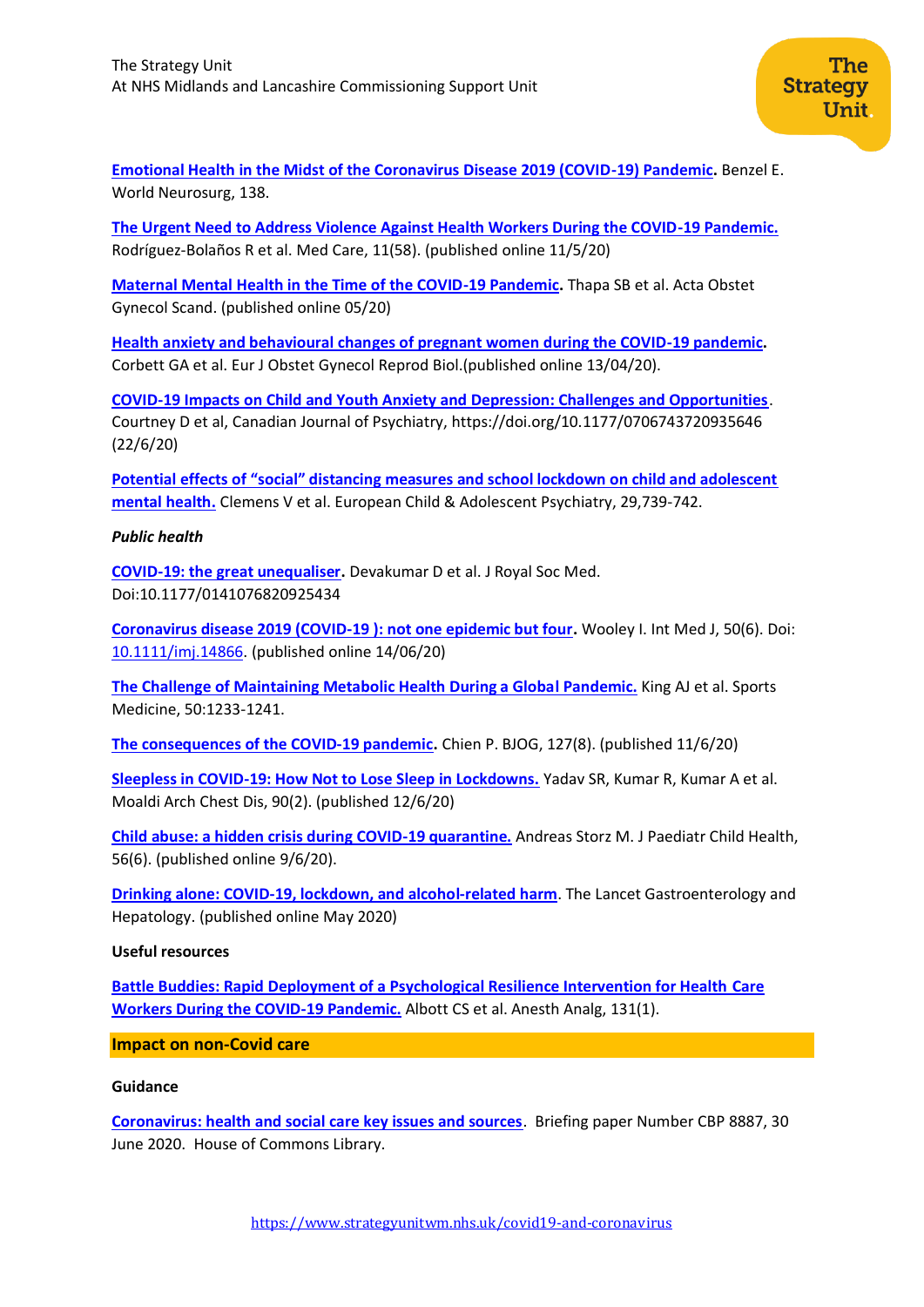**[Clinical guidance for healthcare professionals on maintaining immunisation programmes during](https://www.england.nhs.uk/coronavirus/wp-content/uploads/sites/52/2020/06/clinical-guidance-for-hcps-on-imms-for-covid-19.pdf)  [COVID-19.](https://www.england.nhs.uk/coronavirus/wp-content/uploads/sites/52/2020/06/clinical-guidance-for-hcps-on-imms-for-covid-19.pdf)** Public Health England, Royal College of General Practitioners and Royal College of Paediatrics and Child Health (published June 2020).

**[Guidance for maternal medicine services in the evolving coronavirus \(COVID-19\) pandemic.](https://www.rcog.org.uk/globalassets/documents/guidelines/2020-06-26-guidance-for-maternal-medicine-services-in-the-evolving-coronavirus-covid-19-pandemic.pdf)** Royal College of Obstetricians and Gynaecologists (published 26/06/20).

**[Restoration and Recovery: Priorities for Obstetrics and Gynaecology. A prioritisation framework](https://www.rcog.org.uk/globalassets/documents/guidelines/2020-06-26-restoration-and-recovery---priorities-for-obstetrics-and-gynaecology.pdf)  [for care in response to COVID-19.](https://www.rcog.org.uk/globalassets/documents/guidelines/2020-06-26-restoration-and-recovery---priorities-for-obstetrics-and-gynaecology.pdf)** Royal College of Obstetricians and Gynaecologists (published 26/06/20).

**[Joint BMS / RCOG / RCGP / FSRH framework for restoration of menopause services in response to](https://www.rcog.org.uk/globalassets/documents/guidelines/framework-for-restoration-of-menopause-services-2020.pdf)  [COVID-19.](https://www.rcog.org.uk/globalassets/documents/guidelines/framework-for-restoration-of-menopause-services-2020.pdf)** Royal College of Obstetricians & Gynaecologists (published 26/06/20).

#### **Rapid reviews**

#### *Mental Health Services*

#### **[Ensuring Mental Health Care During the SARS-CoV-2 Epidemic in France: A Narrative Review.](https://pubmed.ncbi.nlm.nih.gov/32370982/)**

**Chevance A et al. Encephale, 46(3).** This narrative review explores the evidence so that guidance to ensure mental health care during the SARS-CoV epidemic in France can be proposed. Four types of major vulnerabilities among patients with mental disorders during this pandemic were identified: (1) medical comorbidities that are more frequently found among patients with mental disorders (cardiovascular and pulmonary pathologies, diabetes, obesity, etc.) which are risk factors for severe covid-19 infection; (2) age (the elderly form the population most vulnerable to the coronavirus); (3) cognitive and behavioural disorders, which can hamper compliance with confinement and hygiene measures and finally and (4) psychosocial vulnerability as a result of stigmatization and/or socioeconomic difficulties.

#### *Cancer services*

**[Impact of the COVID-19 Outbreak on the Management of Patients With Cancer.](https://pubmed.ncbi.nlm.nih.gov/32445083/) Raymond E et al. Target Oncol, 15(3).** The coronavirus SARS-CoV-2 (COVID-19) outbreak is impacting several aspects of the management of patients with cancer. Protection of patients with cancer and health caregivers remains a high priority. An impact on the overall mortality of patients with cancer may result from acute COVID-19 infection as well as from remote effects related to the breakdown of healthcare and the economic crisis.

#### *Maternity services*

**[Considerations for Obstetric Care during the COVID-19 Pandemic.](https://www.thieme-connect.de/products/ejournals/pdf/10.1055/s-0040-1710051.pdf) Dotters-Katz & Hughes BL. T**he implications for pregnancy remain largely unknown. Early data suggest that COVID-19 may not pose increased risk in the pregnant population. Vertical transmission has not been confirmed. Because no treatment, no vaccine and no herd immunity exist, social distancing is the best mechanism available to protect patients and health care workers from infection. This review will discuss what is known about the virus as it relates to pregnancy and then consider management considerations based on these data.

#### **Emerging evidence**

# *Primary Care*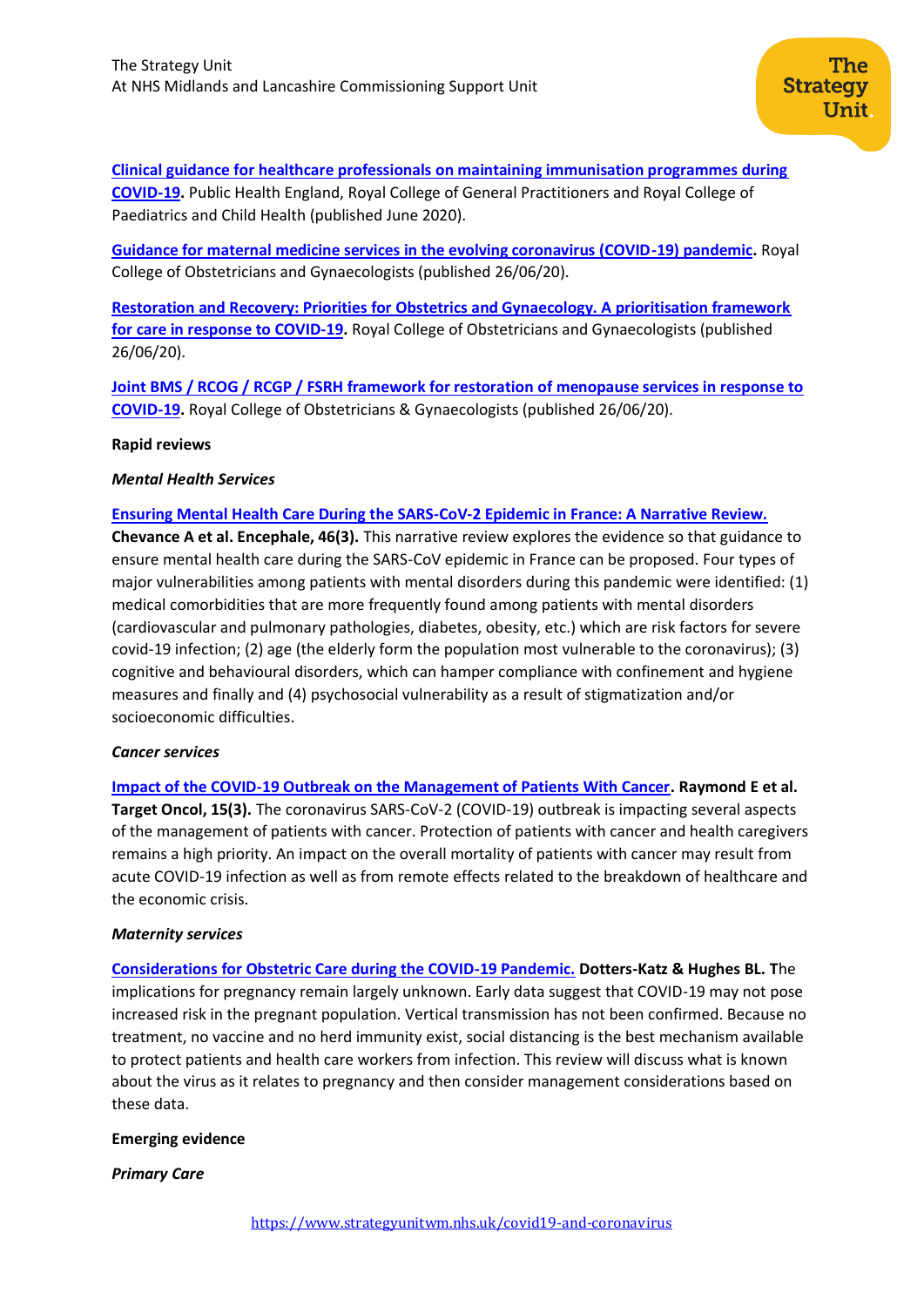# **The first six weeks - [setting up a UK urgent dental care centre during the COVID-19 pandemic.](https://www.nature.com/articles/s41415-020-1708-2)**

**Carter E et al, British Dental Journal, 228, 842-8**. The COVID-19 pandemic has posed many challenges, including provision of urgent dental care. This paper presents a prospective service evaluation during establishment of urgent dental care in the North East of England over a six-week period.

#### *Outpatient Care*

**[The Italian Fight Against the COVID-19 Pandemic in the Second Phase: The Renewed Opportunity](https://www.liebertpub.com/doi/pdf/10.1089/tmj.2020.0212)  [of Telemedicine.](https://www.liebertpub.com/doi/pdf/10.1089/tmj.2020.0212) Giansanti, D. Telemedicine and eHealth (preprint).** Now, during the second phase of the fight against the pandemic, we need: (1) to maintain social distancing; (2) to face new imminent criticalities highlighted in recent studies published in Telemedicine and e-Health; (3) to protect fragile subjects and to support disabled subjects; and (4) to still care/rehabilitate critical patients (still present even if in a decreased number). Telemedicine is still important and must also be rethought. The study, starting from the needs of chronic patients, highlighted in the recent studies published in this journal, expanded the possibilities of multiple opportunities for telemedicine integration during the second phase. An emerged categorization takes into consideration (1) the subjects with fragility, including those with rare diseases; (2) the experience gained during the emergency; (3) the new opportunities emerged for telemedicine boundaries; and (4) the new needs for telemedicine-based pulmonary rehabilitation at home.

#### *Elective Care*

**Change in practice due to COVID-19 – [Early experiences of a United Kingdom district general](https://www.sciencedirect.com/science/article/pii/S0972978X20302105?via%3Dihub)  [hospital in trauma & orthopaedics.](https://www.sciencedirect.com/science/article/pii/S0972978X20302105?via%3Dihub) Faria G et al, Journal of Orthopaedics, 22, 288-90**. In Trauma and Orthopaedics, there has been a significant change in the workload but departments have been compelled to change their practice in order to match the demand, as well as respond to the escalating situation of COVID. Some guidance is available on these changes from bodies such as the National Health Service (NHS), Public Health England and the British Orthopaedic Association (BOA). The article explores certain changes that have been implemented at a university district general hospital trauma and orthopaedic department with regard to staff roles, outpatient and inpatient care and operative protocols. Changes and their effects on patient care are presented in an attempt to share these with colleagues who may face similar pressures and make some recommendations to help others prepare for a possible second wave of COVID-19.

#### **[Response of UK interventional radiologists to the COVID-19 pandemic](https://cvirendovasc.springeropen.com/articles/10.1186/s42155-020-00133-2) – survey findings.**

**Rostampour S et al,** *CVIR Endovasc* **3, 41 (2020). https://doi.org/10.1186/s42155-020-00133-2.**  Members of the British Society of Interventional Radiologists were surveyed to obtain a snapshot of the experiences of UK Interventional Radiologists (IR) in response to COVID-19. Two thirds of respondents work in a Tertiary unit and 33% deliver IR in a District Hospital. 84% have a day-case facility. After the COVID-19 crisis, 81% of respondents were able to maintain 24–7 On-call service. 59% of respondents had been required change their day to day practice to allow the on-call service to continue. 55% of respondents were involved in providing a central line service. Of those questioned, 91% continued to offer endovascular services, 98% genitourinary and 92% hepatobiliary services, although a degree of service reduction was described. 38% have provided IR trainees with additional training material during this pandemic.

# *Emergency Care*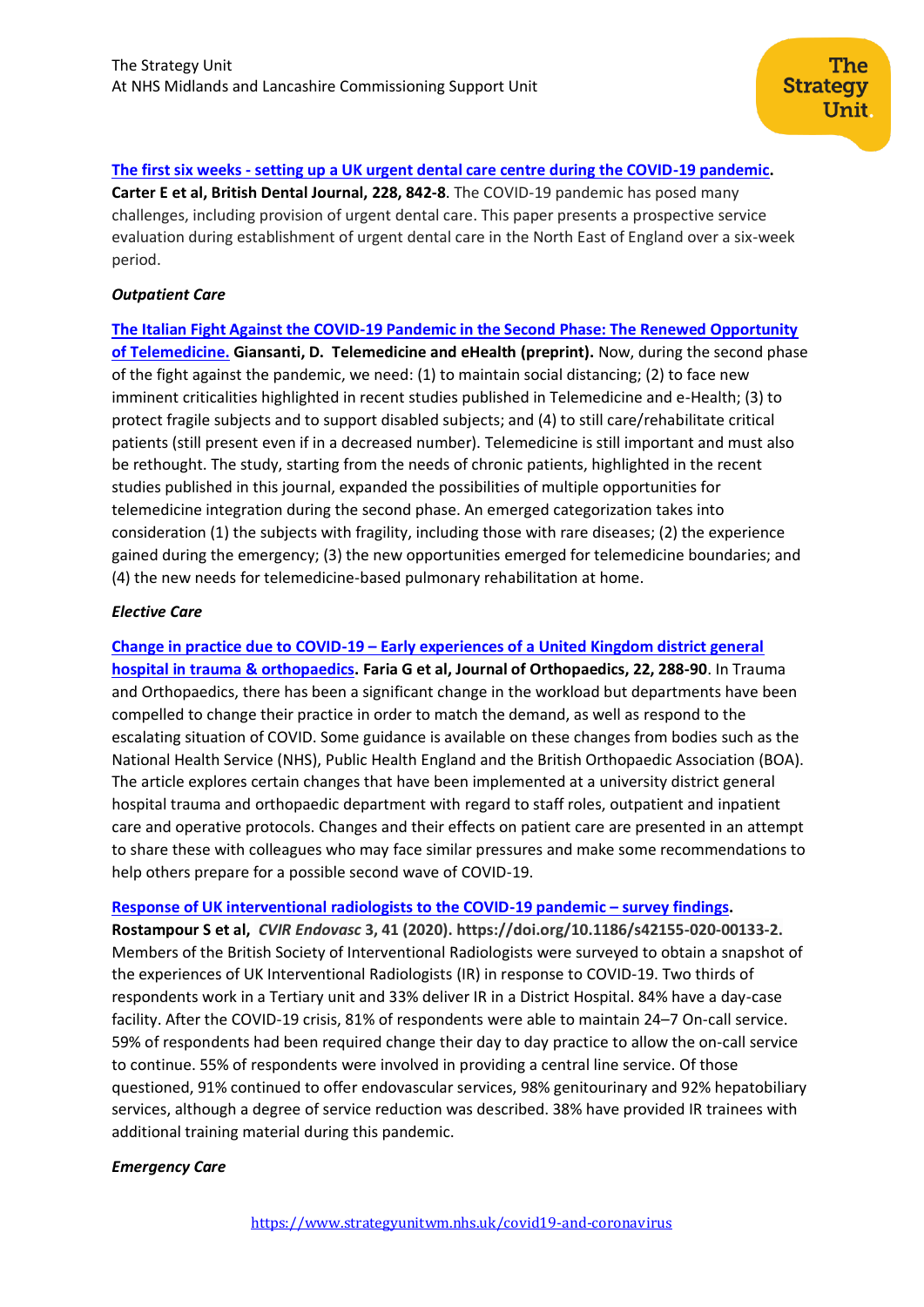# **[Impact of the COVID-19 pandemic on orthopedic trauma workload in a London level 1 trauma](https://www.tandfonline.com/doi/full/10.1080/17453674.2020.1783621)  [center: the "golden month"](https://www.tandfonline.com/doi/full/10.1080/17453674.2020.1783621)**. **Park C et al, Acta**

**Orthopaedica, DOI: [10.1080/17453674.2020.1783621.](https://doi.org/10.1080/17453674.2020.1783621)** Acute trauma referrals in the post-COVID period were almost halved compared with 2019, with similar distribution between pediatric and adult patients, requiring a significant 19% more admissions (RR 1.3, OR 2.6, p = 0.003). Hip fractures and polytrauma cases accounted for an additional 11% of the modal number of injuries in 2020, but with 19% reduction in isolated limb injuries that were modal in 2019. Total operative cases fell by a third during the COVID-19 outbreak. There was a decrease of 14% (RR 0.85, OR 0.20, p = 0.006) in aerosol-generating anesthetic techniques used.

# *Secondary Care*

**[Recovery Position: What next for the NHS?](https://nhsproviders.org/media/689775/recovery-position-what-next-for-the-nhs.pdf) NHS Providers.** This briefing shares the results of the first NHS Providers survey carried out with the chairs and chief executives of trusts since the COVID-19 pandemic began. It offers a snapshot view of the sector's position as trusts emerge from the first peak of the outbreak and move towards a 'new normal'. It shares the different approaches trusts have put in place to continue caring for non-COVID patients, highlights the work they are doing to return to a sustainable level of services, and demonstrates the complexity of calculating what a sustainable level of service provision should be.

**[Returning the NHS to an even keel](https://www.rcplondon.ac.uk/guidelines-policy/returning-nhs-even-keel)**. P**arliamentary Briefing. Royal College of Physicians (29 June 2020).** The scale of the challenge facing the NHS after the first wave of COVID-19 in England is only just coming to light. The NHS adapted at speed to redeploy staff, change estate configurations, reduce non-COVID-19 face-to-face appointments and redesign patient pathways. This briefing captures several aspects of restarting activity including specialty capacity, adaptations to services, co-dependencies. It also provides an insight into potential capacity scenarios in genitourinary medicine and rheumatology.

**[Forecasting spatial, socioeconomic and demographic variation in COVID-19 health care demand in](https://bmcmedicine.biomedcentral.com/articles/10.1186/s12916-020-01646-2)  [England and Wales.](https://bmcmedicine.biomedcentral.com/articles/10.1186/s12916-020-01646-2) Verhagen MD et al, BMC Medicine, 18, Article number: 203 (2020).** Combining census estimates and hospital capacity data from ONS and NHS at the Administrative Region, Ceremonial County (CC), Clinical Commissioning Group (CCG) and Lower Layer Super Output Area (LSOA) level from England and Wales, we calculate the number of individuals at risk of COVID-19 hospitalization. Combining multiple sources, we produce geospatial risk maps on an online dashboard that dynamically illustrate how the pre-crisis health system capacity matches local variations in hospitalization risk related to age, social deprivation, population density and ethnicity, also adjusting for the overall infection rate and hospital capacity. By providing fine-grained estimates of expected hospitalization, we identify areas that face higher disproportionate health care burdens due to COVID-19, with respect to pre-crisis levels of hospital bed capacity. Including additional risks beyond age-composition of the area such as social deprivation, race/ethnic composition and population density offers a further nuanced identification of areas with disproportionate health care demands.

# *Cancer services*

**[Changes in Breast Cancer Management During the Corona Virus Disease 19 Pandemic: An](https://pubmed.ncbi.nlm.nih.gov/32502796/)  [International Survey of the European Breast Cancer Research Association of Surgical Trialists](https://pubmed.ncbi.nlm.nih.gov/32502796/)**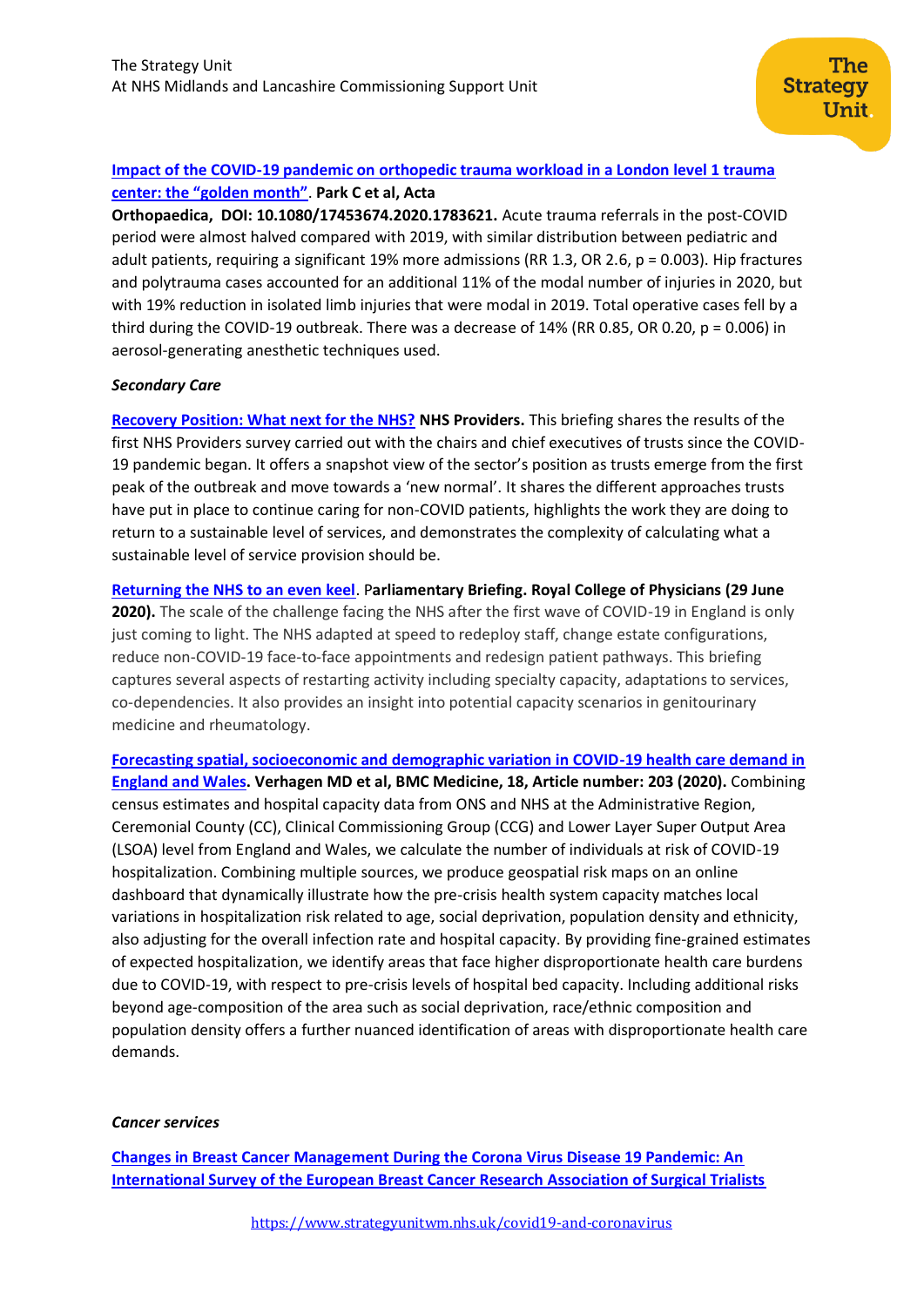**[\(EUBREAST\).](https://pubmed.ncbi.nlm.nih.gov/32502796/) Gasparri ML et al. Breast, 52.** A multidisciplinary group on behalf of European Breast Cancer Research Association of Surgical Trialists developed a survey which aimed to provide a real time international snapshot of modifications of breast cancer management during the COVID-19 pandemic. The survey was distributed via breast cancer societies, with one reply per breast unit requested. 377 breast centres from 41 countries completed the questionnaire. Breast cancer management was considerably modified during the COVID-19 pandemic. The authors conclude that the data provide a base to investigate whether these changes impact oncologic outcomes.

**[A Practical Approach to the Management of Cancer Patients During the Novel Coronavirus Disease](https://www.ncbi.nlm.nih.gov/pmc/articles/PMC7288661/)  [2019 \(COVID‐19\) Pandemic: An International Col](https://www.ncbi.nlm.nih.gov/pmc/articles/PMC7288661/)laborative Group. Al-Shamsi et al. Oncologist,** 

**25(6).** The main management strategies for treating cancer patients during the COVID-19 epidemic include clear communication and education about hand hygiene, infection control measures, highrisk exposure, and the signs and symptoms of COVID-19. Consideration of risk and benefit for active intervention in the cancer population must be individualized. Postponing elective surgery or adjuvant chemotherapy for cancer patients with low risk of progression should be considered on a case-by-case basis. Minimizing outpatient visits can help to mitigate exposure and possible further transmission. Telemedicine may be used to support patients to minimize number of visits and risk of exposure. More research is needed to better understand SARS-CoV-2 virology and epidemiology.

#### **Commentaries**

#### *Primary care*

**[The primary care response to COVID-19 in England's National Health Service.](https://spiral.imperial.ac.uk/handle/10044/1/80057)** Majeed A Et al. J Royal Soc Med. 113(6).

#### *Long Term Conditions Management*

**[Twin epidemics of covid-19 and non-communicable disease](https://www.bmj.com/content/369/bmj.m2618)**. Sheldon T and Wright J, BMJ, 369 m2618.

#### *Elective care*

**[Cardiac surgery in the time of the coronavirus.](https://www.ncbi.nlm.nih.gov/pmc/articles/PMC7267513/pdf/JOCS-9999-na.pdf)** Fudulu DP & Angelini GD. J Card Surg. (published online (04/20)

**[Covid-19: Doctors feel shut out of plans for dealing with backlog of missed care](https://www.bmj.com/content/369/bmj.m2535)**. Rimmer A, BMJ, 369 doi: <https://doi.org/10.1136/bmj.m2535> (Published 24 June 2020).

#### **Cancer services**

**[Cancer Patient Care during COVID-19.](https://www.ncbi.nlm.nih.gov/pmc/articles/PMC7221386/pdf/main.pdf)** Harky A et al. Cancer Cell, 37(6). (published online 08/6/20)

**[Cancer Treatment During the Coronavirus Disease 2019 Pandemic: Do Not Postpone, Do It!.](https://www.ncbi.nlm.nih.gov/pmc/articles/PMC7214318/pdf/main.pdf)**  Omarini C et al. Eur J Cancer, 133. (published online 12/05/20).

**[Cancer care during and after the pandemic](https://www.bmj.com/content/370/bmj.m2622)**. Neal RD et al, BMJ, 370, doi: <https://doi.org/10.1136/bmj.m2622> (Published 02 July 2020).

# *Mental Health Services*